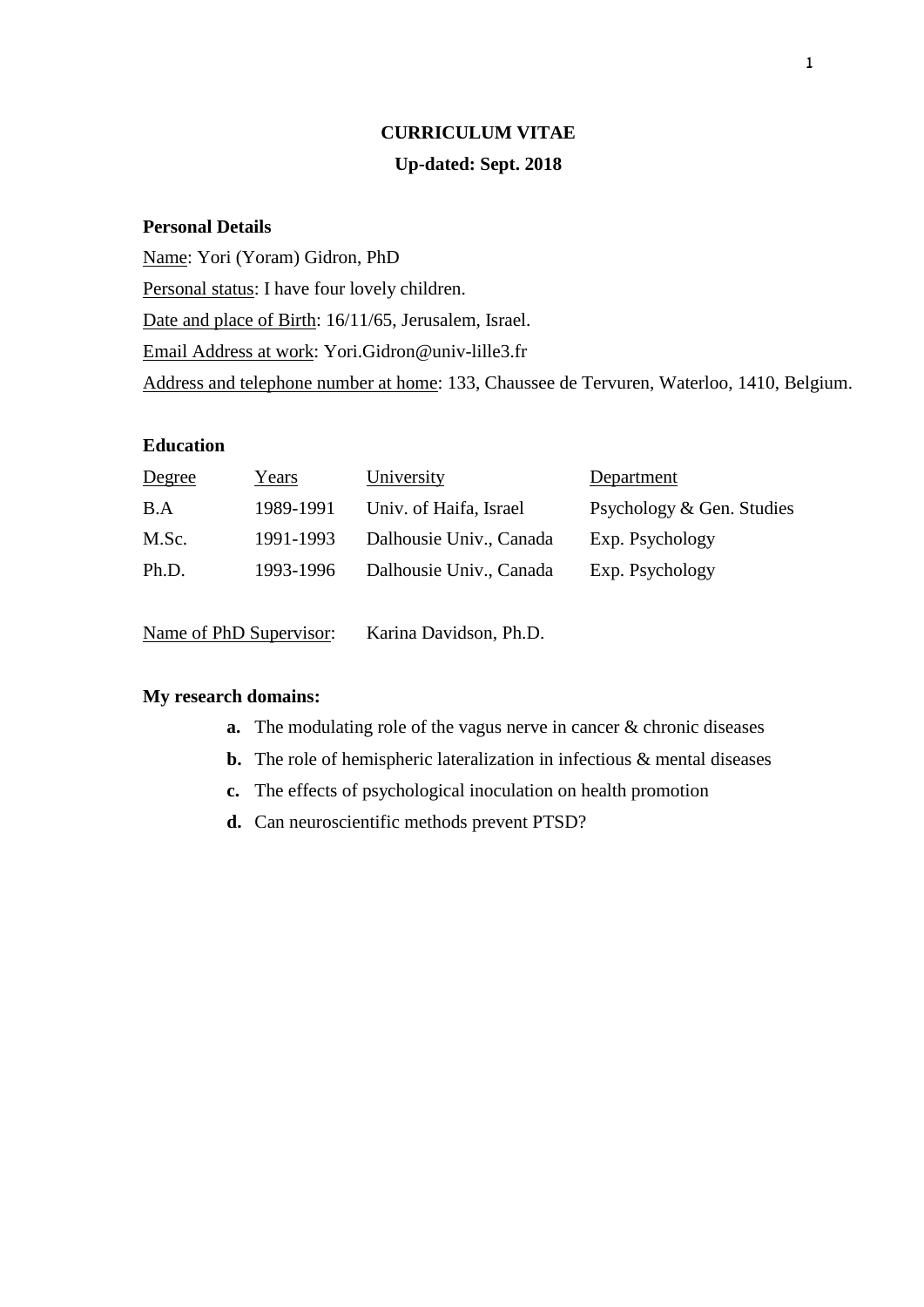#### **Employment History**

| Years        | Rank/Title/Function          | University/Institution                 |
|--------------|------------------------------|----------------------------------------|
| 2016-Present | Chair of psycho-oncology     | Lille 3 University, France             |
| 2009-2016    | 1. Professor of Behav.       | VUB, Belgium                           |
|              | Medicine                     |                                        |
|              | (I lead this domain)         |                                        |
| 2009-2010    | Assoc. Prof                  | <b>IESEG, France</b>                   |
| 2007-2009    | Full Professor &             | Brunel University, UK                  |
|              | Deputy-head (research)       | School of health & Social Care         |
|              | (Prepared school for REF)    |                                        |
| 2006-2008    | <b>Research affiliation</b>  | Jules Bordet Institute, Brussels,      |
| 2005-2007    | Associate Prof.              | Univ. of Tilburg, NL                   |
| 2003-2005    | Senior lecturer              | Southampton University                 |
|              | (Co-director of MSc. Health- |                                        |
|              | Psych, Coordinator of        |                                        |
|              | <b>Behavioral Medicine)</b>  |                                        |
| 1997-2003    | Lecturer                     | <b>Ben-Gurion University</b>           |
| 2001         | Adjunct lecturer             | Weizman Institute                      |
| 2000-present | Adjunct lecturer             | ISPA, Portugal                         |
| 1996-1997    | <b>Senior Researcher</b>     | <b>Carmel Inst. For Social Studies</b> |
| 1996         | Researcher                   | Hadassah Hospital, Dept. of            |
|              |                              | Psychiatry                             |
| 1996         | <b>Adjunct Lecturer</b>      | <b>Yizrael Valley College</b>          |

#### **Clinical/practical experiences**

- 1. Developed, provided and validated a CBT-intervention for reducing hostility in cardiac patients, as part of my PhD thesis
- 2. Developed and tested a writing disclosure intervention with various populations.
- 3. Developed, piloted and tested an oral intervention, the "memory structuring intervention" for preventing PTSD
- 4. Taught educational and clinical psychologists the "memory structuring intervention"
- 5. Taught various staff in Haiti, Kosovo & Japan PTSD-prevention methods
- 6. Adapted the "psychological inoculation" method and piloted it for Israelis under missile attacks during the last Israel-Gaza combats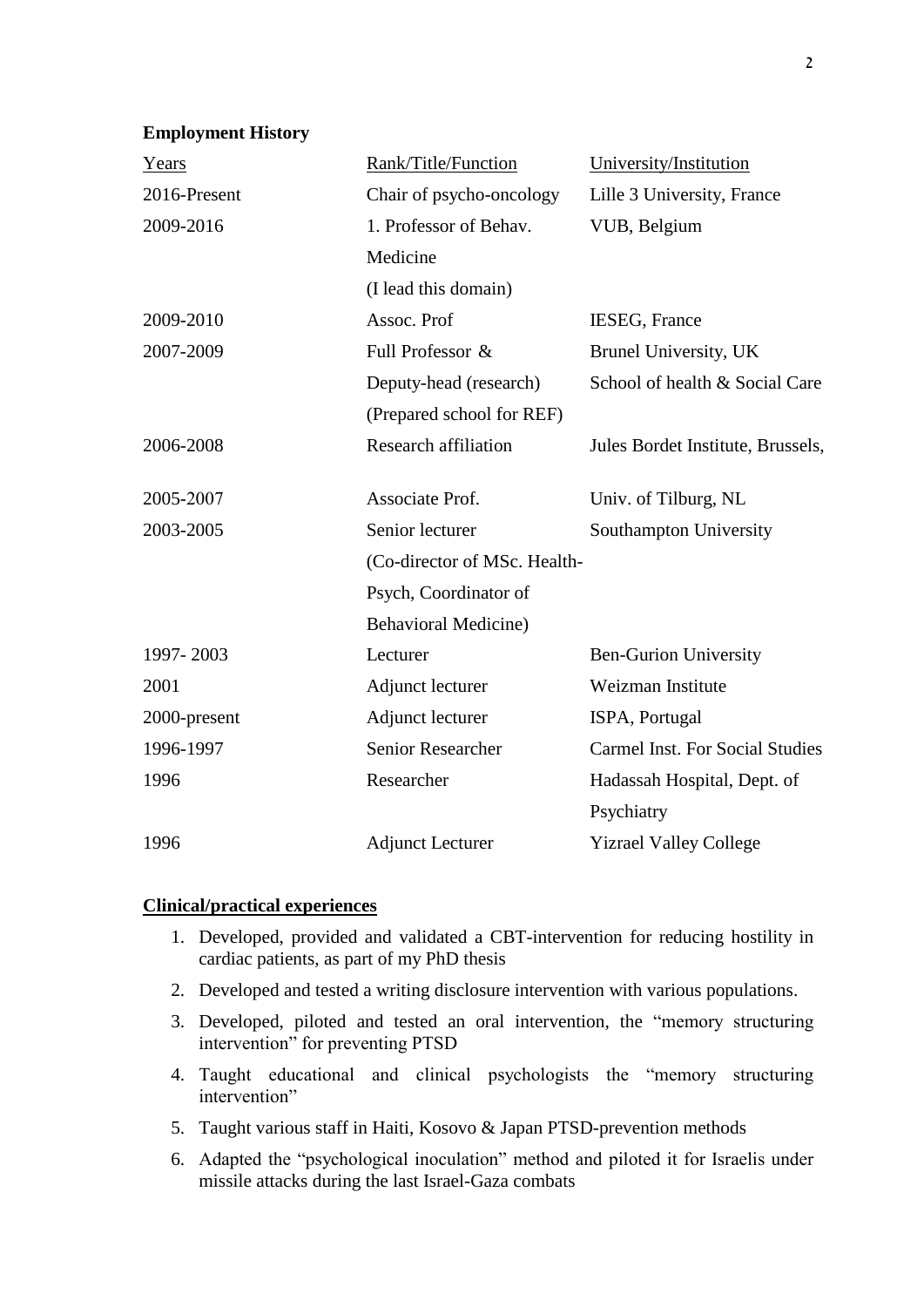- 7. Adapted the "psychological inoculation" method to increase condom-use in Nigeria and physical activity in the UK & Belgium
- 8. Gave numerous workshops/lectures on "Stress-Management" to police, health professionals, administration and hotel personnel (Israel, Canada, Belgium)

| <b>Grants awarded</b>                                                                            |                      |                        |
|--------------------------------------------------------------------------------------------------|----------------------|------------------------|
| Topic, country & year                                                                            | <u>Agency</u>        | <u>Amount</u>          |
| 1. Effects of memory-structuring on                                                              | <b>KKL</b> to Israel | \$4000                 |
| symptoms & brain-activity of PTSD<br>2003 (Israel) (PI)                                          |                      |                        |
|                                                                                                  |                      |                        |
| 2. Peripheral inflammation $&$ cognition                                                         | BBSRC (PI: Prof.     | £437,000               |
| 2004 (UK) (CI)                                                                                   | Hugh Perry)          |                        |
| 3. Effects of vagal-nerve stimulation on<br>cancer progression (the Netherlands) (PI)            | Cybenorincs LTD      | \$45,000<br>$+24$ VNSs |
| (2006)<br>4. Effects of non-invasive vagal<br>Activation on inflammation & tumors (PI)<br>(2009) | Willy Gepts Fund     | 45,000€                |
| 5. Effects of non-invasive vagal                                                                 | "Reliable Cancer     | 218,830€               |
| Activation on biomarkers & tumors (PI)                                                           | Therapies"           |                        |
| $(2010$ -present)                                                                                |                      |                        |
| 6. Effects of vagal activation in obesity                                                        | Innoviris (Brussels) | 100,000€               |
| $(Co-PI)$ (2011-present)                                                                         |                      |                        |
| 7. Effects of vagal activation on neuro-                                                         | Japanese Science     | 29,000€                |
| Immune associations in MRI                                                                       | foundation           |                        |
| Scientific reviewing (Co-PI)                                                                     | (Hideki Ohira)       |                        |
| $(2013$ -present)                                                                                |                      |                        |
| 8. Couples coping with male prostate                                                             | Kom Op Tegen         | $292,165 \in$          |
| Cancer                                                                                           | Kanker               |                        |
| (Co-investigator with Dr. Gabriel,                                                               |                      |                        |
| LLN, Belgium; 2014)                                                                              |                      |                        |
| 9. Effects of vagal nerve stimulation on                                                         | Kom op Tegen         | 322,000€               |
| Radiotherapy-induced inflammation in                                                             | Kanker               |                        |
| Lung-cancer patients (PI) (2016)                                                                 |                      |                        |
| 10. Interdisciplinary factors in the                                                             | VUB grant            | 550,000€               |
| Brugada Synrome (2017)                                                                           |                      |                        |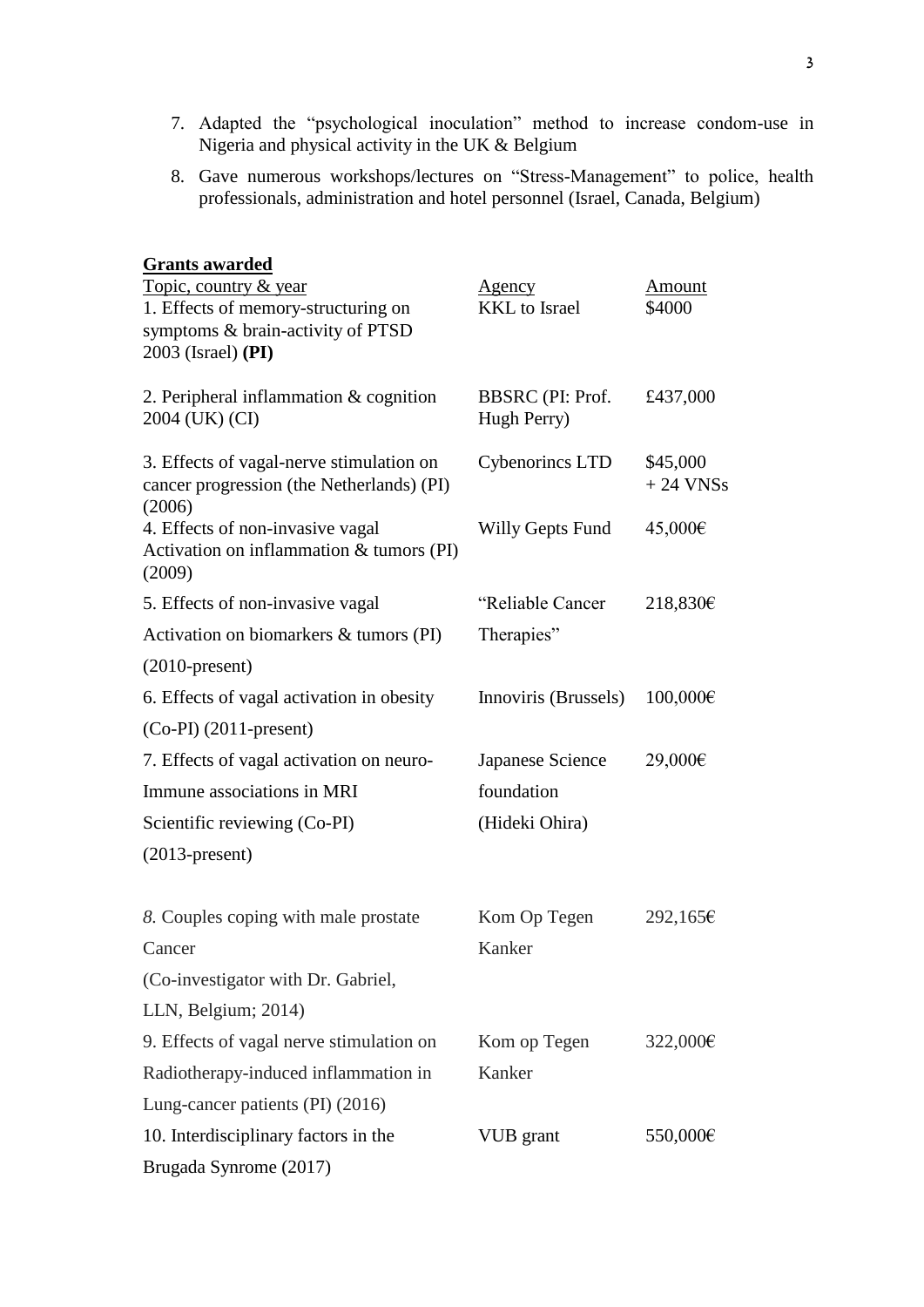11. Health effects of terrorist attacks in Innoviris,  $100,000 \in$ 

Brussels Brussels

## **Editorial positions**:

- 1. I am on the editorial board of the journal "*Anxiety, Stress and Coping*"
- 2. I am on the editorial board of "*Stress and Health*".
- 3. Associate editor of the International *Encyclopedia of Behavior Medicine*.
- 4. I am on the editorial board of "Frontiers in Psychology Clinical and health psychology

#### **Reviewer of scientific manuscripts for the following journals**:

1.Health Psychology; 2. J. of Behavioral Medicine; 3. J. of Psychosomatic Research, 4. British J. of Health Psychology; 5. Psychology & Health; 6. Social Science and Medicine; 7. Psychosomatic Medicine; 8. Psychiatric Research; 9. Am. J. Cardiology; 10. European Journal of Cancer; 11. Neuroimmunomodulation; 12. Psychooncology; 13. Atherosclerosis.

#### **Non-Academic, Humanitarian initiatives**

- 1. Helped voluntarily in training psychologists during missile attacks in Israel
- 2. Trained educated people/psychologists in Haiti and Japan, following the earthquakes there.

# **Scientific Publications (1995-present) (Important articles are bolded)**

# *C. Articles in international peer reviewed journals (all but 1, belong to category "C")*

1. Gidron, Y., McGrath, P. J., & Goodday, R. (1995) The physical and psychosocial predictors of adolescents' recovery from oral surgery. Journal of Behavioral Medicine. 18: 385-399.

2. Gidron, Y., & Davidson, K. (1996) Development and preliminary validation of a brief intervention for modifying CHD-predictive hostility components. Journal of Behavioral Medicine. 19: 203-220.

3. Gidron, Y., Peri, T., Connolly, J. F., & Shalev, A. Y. (1996) Written disclosure in posttraumatic stress disorder: Is it beneficial for the patient? Journal of Nervous and Mental Diseases. 184: 505-507. (Brief report)

4. Gidron, Y., Stewart, S, Ben-Zur, H., & Breznitz, S. (1998) Situational and individualdifference correlates of annoyance-extent and variability in daily provocations. British Journal of Health Psychology. 3: 123-135.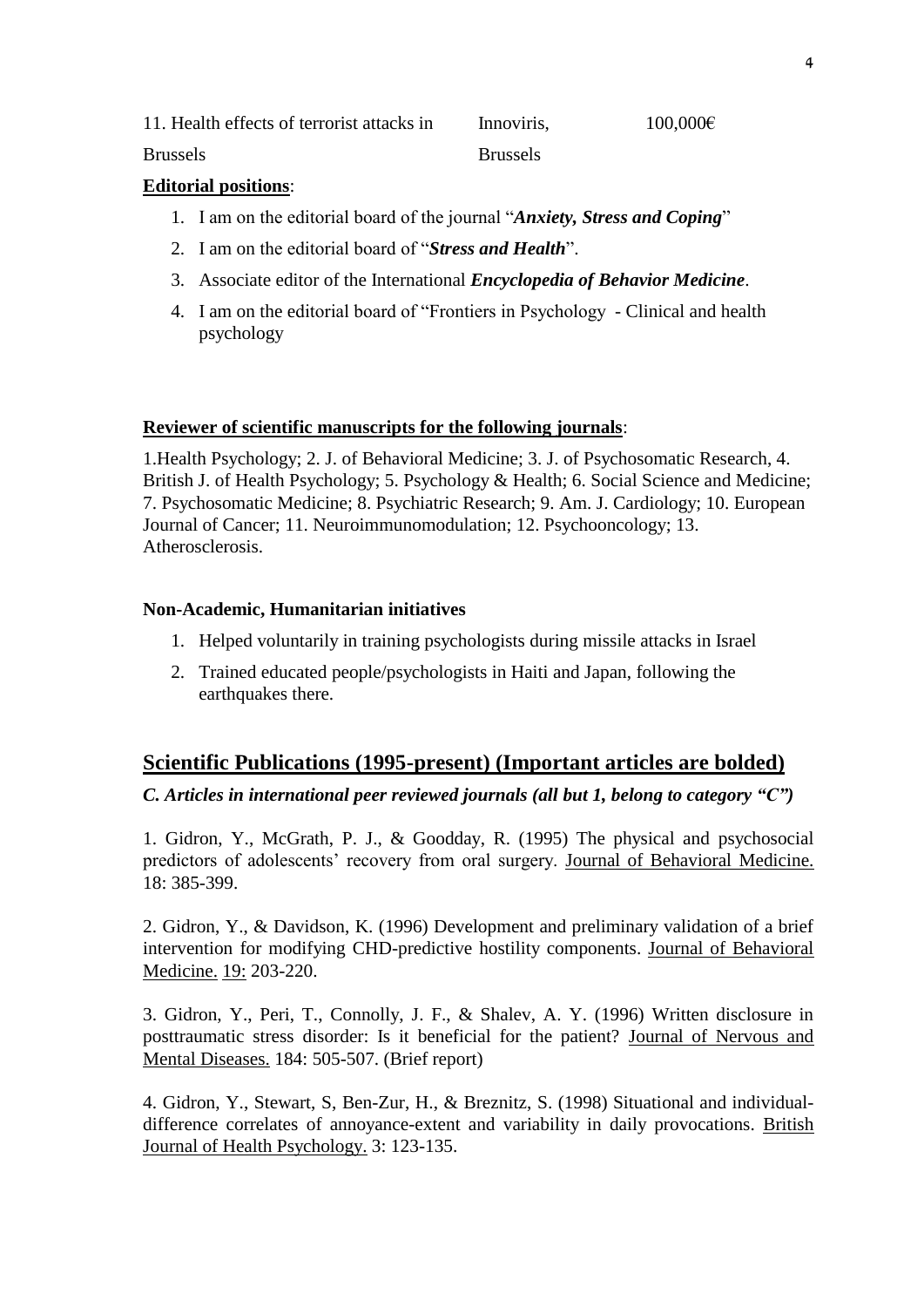5. Gidron, Y., Davidson, K., & Bata, I. (1999) The short-term effects of a hostilityreduction intervention on male coronary heart disease patients. Health Psychology. 18: 416-420.

6. Gidron, Y., Gal, R., & Zahavi, S. (1999) Bus commuters' coping strategies and anxiety from terror: An example of the Israeli experience. Journal of Traumatic Stress. 12: 185- 192. (Brief report)

7. Davidson, K., MacGregor, M. Wm., Stuhr, J., & Gidron, Y. (1999) Increasing constructive anger verbal behavior decreases resting blood pressure: A secondary analysis of a randomized controlled hostility intervention. International Journal of Behavioral Medicine. 6: 268-278.

8. Gidron, Y., Davidson, K., & Ilia, R. (2001) Development and cross-cultural validation of a brief comprehensive scale for assessing hostility in medical settings. Journal of Behavioral Medicine. 24: 1-15.

9. Gidron, Y., Magen, R., & Ariad, S. R. (2001) The relation between hopelessness and psychological and serological outcomes in Israeli women with breast-cancer. Psychology & Health. 16: 289-296.

10. Tovbin, D., Mashal, A., Frigor, M., Landver, R., Jan, T., Markowitz, A., Mostoslavsky, M., & Gidron, Y. (2001) High incidence of severe cuffed-tunneled catheter-related infections in elderly women: Possible roles of insufficient nutrition and social support. Nephron. 81: 26-30.

11. Gidron, Y., Gal, R., Twiser, I., Freedman, S., Lauden, A., Snir, Y., & Benjamin, J. (2001) Translating research findings to PTSD-prevention; Results of a randomizedcontrolled pilot study. Journal of Traumatic Stress. 14: 773-780.

12. Gidron, Y., Gilutz, H., Berger, R. A ., & Huleihel, M. (2001) The molecular and cellular interface between behavior and acute coronary syndromes. Cardiovascular Research. 56: 15-21.

13. Gidron, Y., Duncan, E., Biderman, A., Tandeter, H., Lazar, A., & Shvatzman, P. (2002) Effects of Guided Written-Disclosure of Stressful Experiences on Clinic-Visits and Symptoms in Frequent Clinic-Visitors. Family Practice: An International Journal. 19: 161-166.

14. Gidron, Y. (2002) PTSD following terrorist attacks: A review Journal of Nervous and Mental Disease. 190: 118-121.

15. Gidron, Y., Barak, T., Gurman, G., Henik, H., & Steiner, O. (2002) Implicit learning of emotional information during anesthesia. Neuroreport. 13: 139-142.

16. Gidron, Y, Berger, R, Lugasi, B & Ilia, R. (2002) Interactive effects of family history with psychological factors in relation to CAD. Coronary artery Disease. 13: 205-8.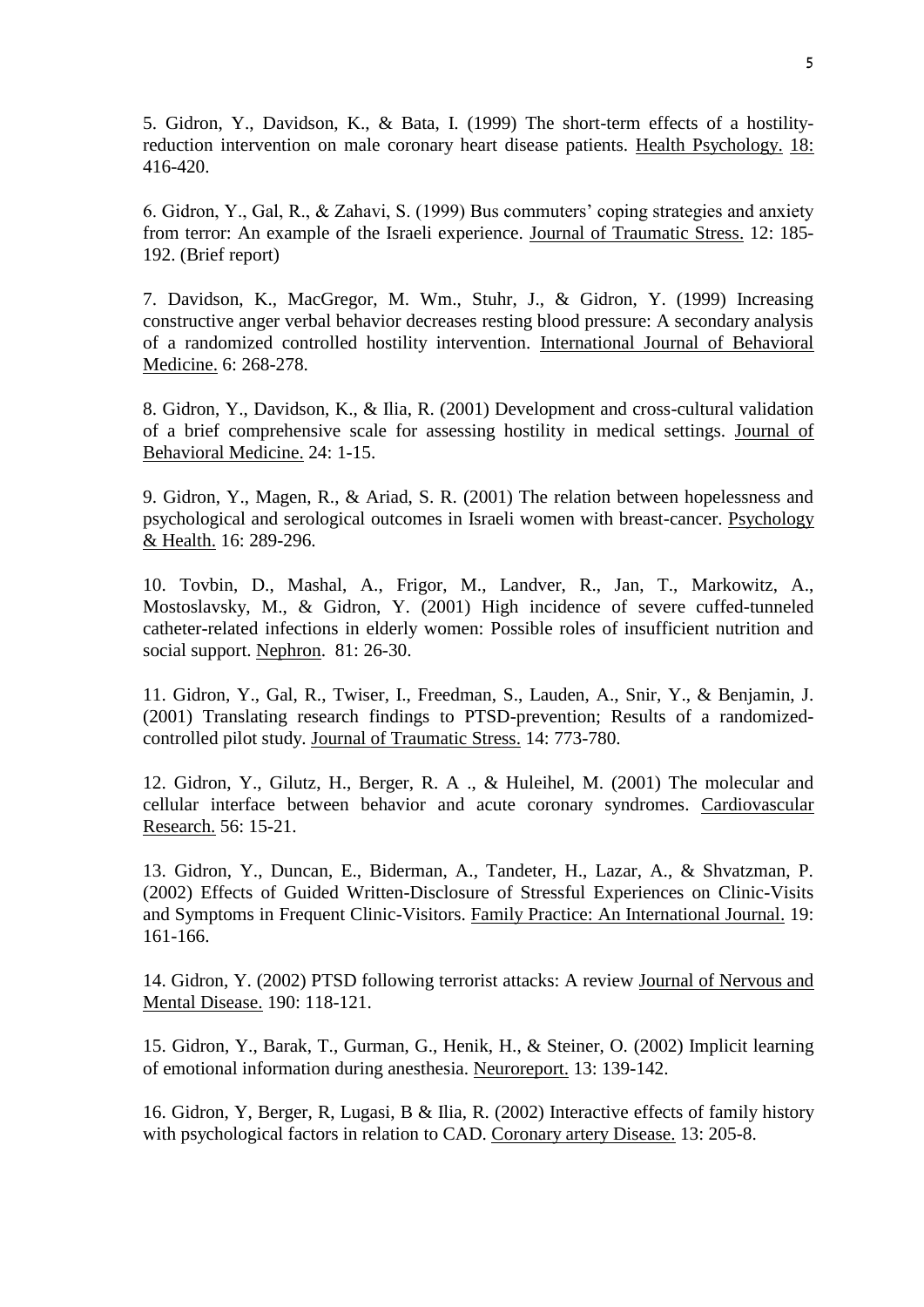17. Gidron, Y & Hochberg, R. (2003) An intervention for increasing seat-belt use in kindergarted children: Skills beyond awareness. J. of Community Psychology. 31: 315- 319.

18. Gidron, Y, Markovitz, M & Press, J. (2003) The psychosocial correlates of incidence of attacks in children with Familial Mediterranean Fever. Manuscript accepted J. of Behavioral Medicine. 26: 95-104.

19. Tovbin, D, Jean, T., Schnieder, A., Granovsky R., & Gidron, Y. (2003) Psychosocial correlates and moderators of QOL in hemodialysis. Quality of Life Research. 12: 709- 717.

20. Press, J., Gidron, Y., Maimon, M, Gonen, A., Goldman, V., & Buskila, D. (2003) Effects of Active-Distraction on Pain of Children undergoing Venipunctures in Pediatric Emergency Department: Who benefits from it? The Pain Clinic. 15: 261-269.

21. Gidron, Y., Armon, T, Gilutz, H & Huleihel, M. (2003) Psychological factors correlate meaningfully with monocyte-percentages among patients after an acute coronary syndrome. Brain, Behavior & Immunity. 17: 310-315.

22. Gidron, Y, Gal, R & Syna Desevilya, H. (2003) Internal locus of control moderates the effects of road-hostility on recalled driving behavior. Transportation Research, Part F. 6: 109-116.

23. Henkin, Y, Abu-Fool, A & Yosefi, C, Elis, A, Ilia, R & Gidron, Y. (2004) Physicians' attitudes and behavior towards non-significant coronary artery disease. Clinical Cardiology. 27: 238-332.

24. Gidron, Y. (2004) The relation between tourists' agreeableness and openness to experience with CHD-mortality. J. of Psychosomatic Research. 57: 227-229.

25. Galea I, Newman TA, Gidron Y. (2004) Stress and exacerbations in multiple sclerosis: whether stress triggers relapses remains a conundrum. BMJ. 328: 287; author reply 287.

26. Gidron, Y, Kaplan, Y, Velt, Y & Shalem, R. (2004) Prevalence and moderators of terror-related post-traumatic stress disorder symptoms in Israeli citizens. Isr Med Assoc J. 6: 387-91.

27. Jotkowitz, A., Gaaserud, A, Gidron, Y., Urkin, J, Margolis, C., Henkin, A. (2004) Evaluation of student attitudes and knowledge in a new program in international health and medicine. Medical Teacher. 26: 574-576.

28. Gidron, Y, Rieckmann, N, Chaplin, WF, Davidson, KW. (2004) Secondary Prevention in Acute Coronary Syndrome Patients: A Comparison of Behavioral Medicine and Medication Randomized Controlled Interventions. Evidence-Based Integrative medicine. 2: 137-143.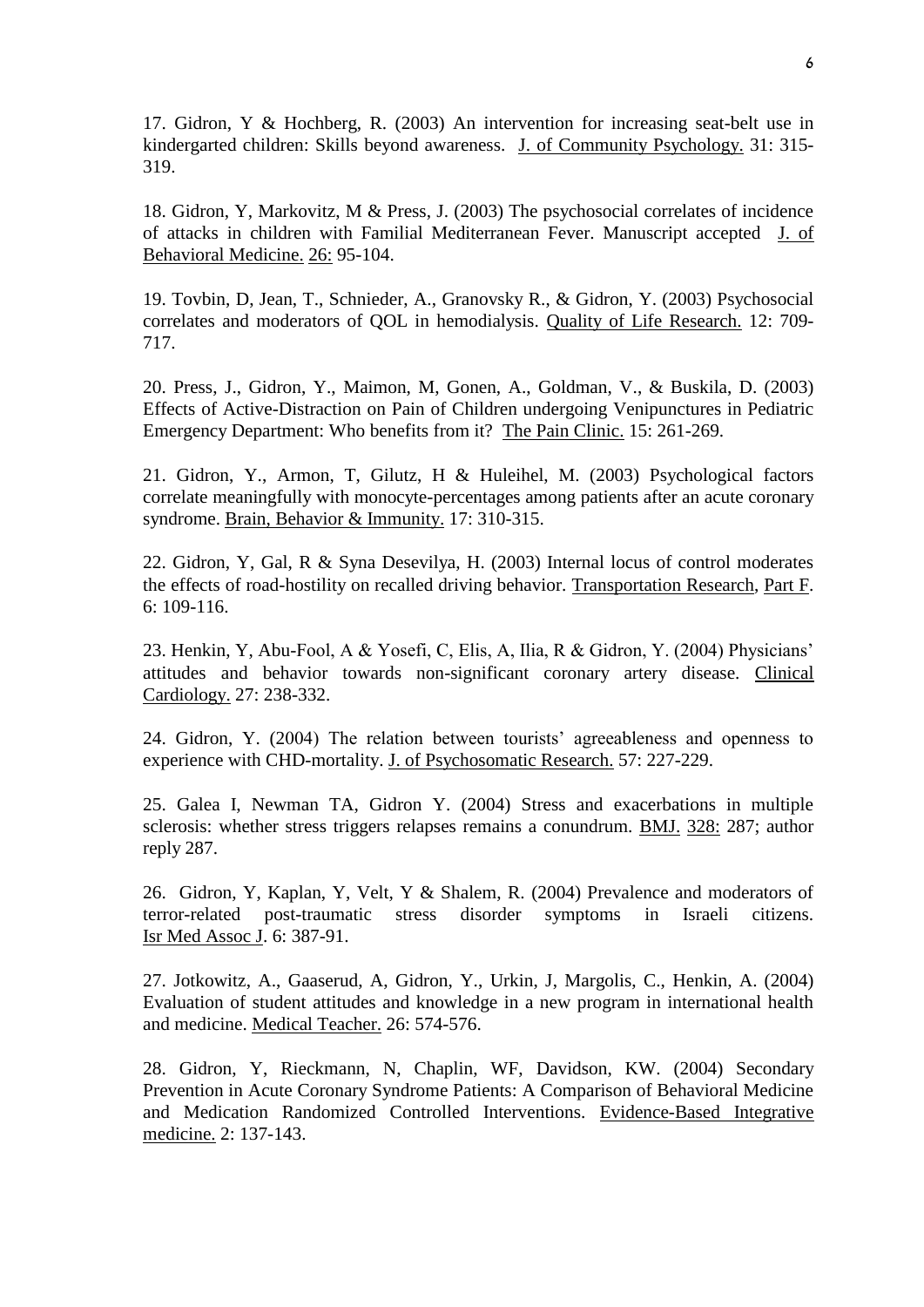29. Cwikel, J, Gidron, Y & Shiener, E. (2004) Psychological interactions with infertility among women: a review. European Journal of Obstetrics & Gynecology and Reproductive Biology. 117: 126-131.

30. Argaman, M, Gidron, Y & Ariad, S. (2005) Interleukin-1 may link helplessnesshopelessness with cancer progression: A proposed model. Int. Journal of Behavioral Medicine. 12: 161-170.

31. Gidron, Y., Hassid, A., Yisraeli, H., & Biderman, A. (2005) Do psychological factors predict occurrence of influenza-like symptoms in vaccinated elderly residents of a sheltered home? British Journal of Health Psychology. 10: 411-420.

32. Green, T, Gidron, Y, Frieger, M & Almog, Y. (2005) Relative-Assessed Psychological Factors Predict Sedation Requirement in Critically Ill Patients. Psychosomatic Medicine. 67: 295-300.

33. Lurie S, Gidron Y, Piper I, Ben-Aroya Z, Sadan O, Boaz M, Glezerman M. (2005) Memory performance in late pregnancy and erythrocyte indecis. J Soc Gynecol Invest. 12: 293-296.

34. Gidron, Y, Perry, H & Glennie, M. (2005) The Vagus may inform the brain about sub-clinical tumours and modulate them: An Hypothesis. Lancet Oncology. 6: 245-248.

35. Abuful, A, Gidron, Y & Henkin, Y. (2005) Physicians' attitudes to preventive therapy for coronary artery disease: Is there a gender difference? Manuscript accepted to: Clinical Cardiology. 28(8): 389-93.

36. Kesler, A, Gidron, Y. (2005) Psychological correlates of pseudotumor cerebri. Israeli Medical Association Journal. 7: 627-630. (Category E)

37. Duncan, E, Gidron, Y., Shrestha, RP., & Aryal, T. (2005). Correlates of posttraumatic stress and physical symptoms in Nepali adults under political turmoil. Australasian Journal of Disaster and Trauma Studies,

38. German, L, Gidron, Y, Shahar, A, Yirmiyahu, T, Shahar, DR, Baham, E. Depressive symptoms are associated with both immune-suppression and leukocytosis among elderly with acute hospitalization. Manuscript accepted to: Geriatrics & Gerontology International.

39. Cohen, H, Ziv, Y, Cardon, M, Kaplan, Z, Matar, MA, Gidron, Y, Schwartz, M & Kipnis, J. (2006) Maladaptation to mental stress mitigated by the adaptive immune system via depletion of naturally occurring regulatory CD4+CD25+T cells. Journal of Neurobiology. 66: 552-563.

40. Gidron, Y, Russ, K, Tissarchondou, H., & Warner, J. (2006) The relation between psychological factors and DNA damage: A critical review. Biological Psychology. 72: 291-304.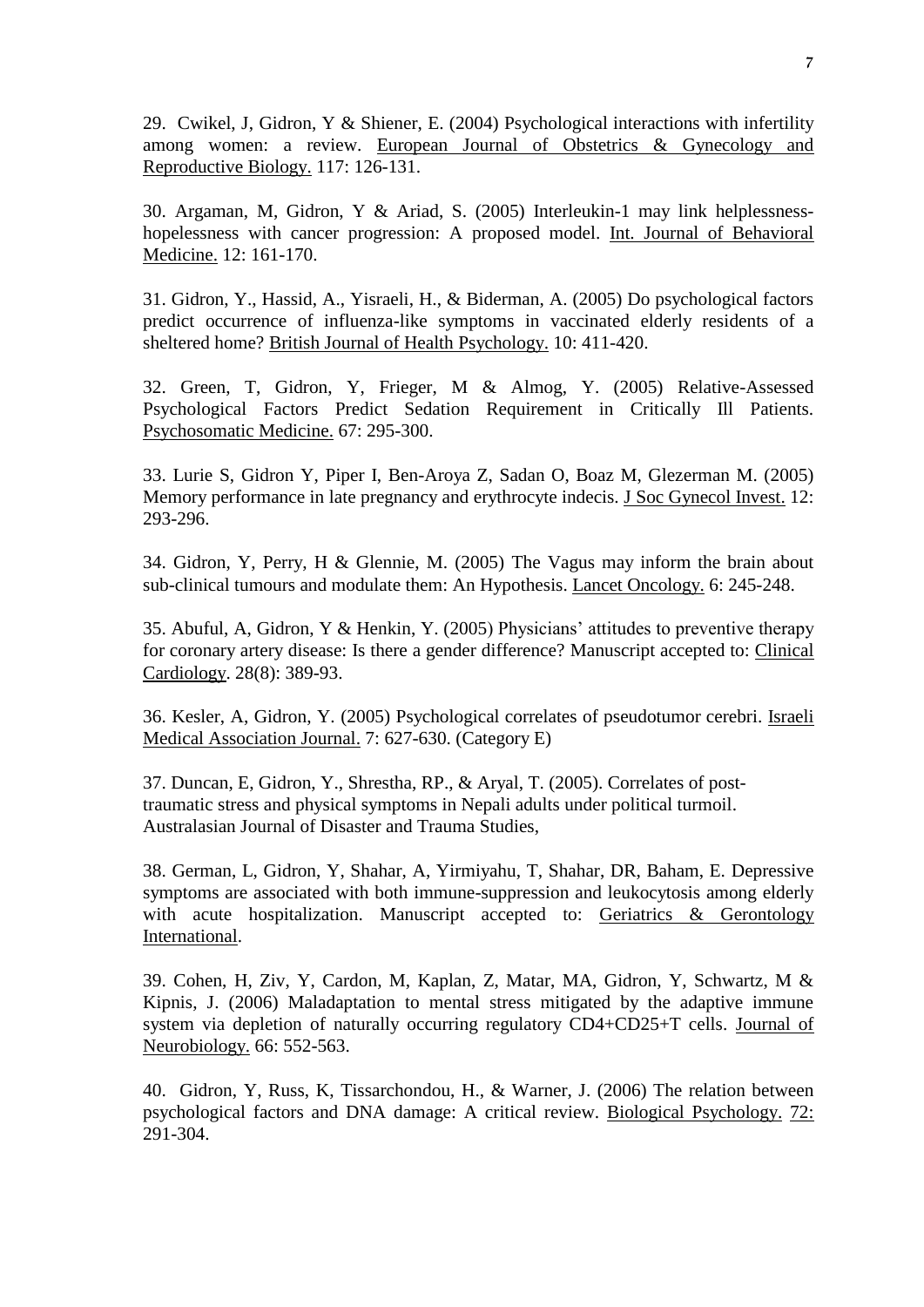41. [Cohen H,](http://www.ncbi.nlm.nih.gov/entrez/query.fcgi?db=pubmed&cmd=Search&itool=pubmed_Abstract&term=%22Cohen+H%22%5BAuthor%5D) [Zohar J,](http://www.ncbi.nlm.nih.gov/entrez/query.fcgi?db=pubmed&cmd=Search&itool=pubmed_Abstract&term=%22Zohar+J%22%5BAuthor%5D) [Gidron Y,](http://www.ncbi.nlm.nih.gov/entrez/query.fcgi?db=pubmed&cmd=Search&itool=pubmed_Abstract&term=%22Gidron+Y%22%5BAuthor%5D) [Matar MA,](http://www.ncbi.nlm.nih.gov/entrez/query.fcgi?db=pubmed&cmd=Search&itool=pubmed_Abstract&term=%22Matar+MA%22%5BAuthor%5D) [Belkind D,](http://www.ncbi.nlm.nih.gov/entrez/query.fcgi?db=pubmed&cmd=Search&itool=pubmed_Abstract&term=%22Belkind+D%22%5BAuthor%5D) [Loewenthal U,](http://www.ncbi.nlm.nih.gov/entrez/query.fcgi?db=pubmed&cmd=Search&itool=pubmed_Abstract&term=%22Loewenthal+U%22%5BAuthor%5D) [Kozlovsky N,](http://www.ncbi.nlm.nih.gov/entrez/query.fcgi?db=pubmed&cmd=Search&itool=pubmed_Abstract&term=%22Kozlovsky+N%22%5BAuthor%5D) [Kaplan Z.](http://www.ncbi.nlm.nih.gov/entrez/query.fcgi?db=pubmed&cmd=Search&itool=pubmed_Abstract&term=%22Kaplan+Z%22%5BAuthor%5D) (2006) Blunted HPA Axis Response to Stress Influences Susceptibility to Posttraumatic Stress Response in Rats. Biol Psychiatry. 59: 1208-1218.

42. Gidron, Y, Levy, A, Cwikel, J. (2006) Psychosocial and reported inflammatory disease correlates of self-reported heart-disease in women from South of Israel. Women and Health. 44: 25-40.

43. [Mravec B,](http://www.ncbi.nlm.nih.gov/entrez/query.fcgi?db=pubmed&cmd=Search&itool=pubmed_AbstractPlus&term=%22Mravec+B%22%5BAuthor%5D) [Gidron Y,](http://www.ncbi.nlm.nih.gov/entrez/query.fcgi?db=pubmed&cmd=Search&itool=pubmed_AbstractPlus&term=%22Gidron+Y%22%5BAuthor%5D) [Kukanova B,](http://www.ncbi.nlm.nih.gov/entrez/query.fcgi?db=pubmed&cmd=Search&itool=pubmed_AbstractPlus&term=%22Kukanova+B%22%5BAuthor%5D) [Bizik J,](http://www.ncbi.nlm.nih.gov/entrez/query.fcgi?db=pubmed&cmd=Search&itool=pubmed_AbstractPlus&term=%22Bizik+J%22%5BAuthor%5D) [Kiss A,](http://www.ncbi.nlm.nih.gov/entrez/query.fcgi?db=pubmed&cmd=Search&itool=pubmed_AbstractPlus&term=%22Kiss+A%22%5BAuthor%5D) [Hulin I.](http://www.ncbi.nlm.nih.gov/entrez/query.fcgi?db=pubmed&cmd=Search&itool=pubmed_AbstractPlus&term=%22Hulin+I%22%5BAuthor%5D) (2006) Neural-endocrineimmune complex in the central modulation of tumorigenesis: facts, assumptions, and hypotheses. J Neuroimmunol. 180: 104-16.

44. Gidron, Y & Alon, S. (2007) Autobiographical memory and depression in the later age: The bump may be the turning point. Int. J Aging & Hum Dev. 64: 1-11.

45. Gidron, Y, Gal, R, Givati, G, Lauden, A, Snir, Y Binjamin, J. (2007) Interactive effects of memory structuring and gender in preventing posttraumatic stress symptoms. Journal of Nervous and Mental Diseases. 195: 179-182.

46. Gidron Y, Kupper N, Kwaijtaal M, Winter J, Denollet J. (2007) Vagus-brain communication in atherosclerosis-related inflammation: a neuroimmunomodulation perspective of CAD. Atherosclerosis. 195(2):e1-9.

47. Nausheen, B. Gidron, Y, Gregg, A, Tisarchondou, H & Peveler, R. (2007) Loneliness, social support and cardiovascular reactivity to laboratory stress. Stress. 10: 37-44.

48. Berger R, Gidron Y, Harman-Boehm, I, Dekel, G, Shwartzman, P, Sarid, O. (2007) An Integrative Cognitive- Behavioral Approach For The Treatment of Type-2 Diabetes Mellitus: A Pilot Study. Endocrinologist. 17: 122-126.

49. Duncan, E., Gidron, Y., Moser, A. M., Rabin E., Goichberg L., & Kapelushnik J. (2007) The effects of guided written disclosure on physical and psychological symptoms among parents of children with leukaemia. Journal of Family Nursing. 13: 370-384.

50. [Davidson, KW.](http://www.eric.ed.gov/ERICWebPortal/Home.portal?_nfpb=true&_pageLabel=ERICSearchResult&_urlType=action&newSearch=true&ERICExtSearch_SearchType_0=au&ERICExtSearch_SearchValue_0=%22Davidson+Karina+W.%22) [Gidron, Y,](http://www.eric.ed.gov/ERICWebPortal/Home.portal?_nfpb=true&_pageLabel=ERICSearchResult&_urlType=action&newSearch=true&ERICExtSearch_SearchType_0=au&ERICExtSearch_SearchValue_0=%22Gidron+Yori%22) [Mostofsky, E,](http://www.eric.ed.gov/ERICWebPortal/Home.portal?_nfpb=true&_pageLabel=ERICSearchResult&_urlType=action&newSearch=true&ERICExtSearch_SearchType_0=au&ERICExtSearch_SearchValue_0=%22Mostofsky+Elizabeth%22) & [Trudeau, KJ.](http://www.eric.ed.gov/ERICWebPortal/Home.portal?_nfpb=true&_pageLabel=ERICSearchResult&_urlType=action&newSearch=true&ERICExtSearch_SearchType_0=au&ERICExtSearch_SearchValue_0=%22Trudeau+Kimberlee+J.%22) (2007). Hospitalization Cost Offset of a Hostility Intervention for Coronary Heart Disease Patients. Journal of Consulting & Clinical Psychology. 75: 657-662.

51. Bucks, R, Gidron, Y, Harris, P, Wesnes, K, Telling, J & Perry, V, H. (2008) Selective cognitive effects of upper respiratory tract infection symptoms. Brain, Behavior and Immunity. 22: 399-.407.

52. Mravec, B, Gidron, Y, & Hulin I. (2008) Neurobiology of cancer: Interaction between nervous, endocrine and immune systems as a base for monitoring and modulating the tumourigenesis by the brain. Seminars in Cancer Biology. 18: 150-163.

53. Gidron, Y & Ronson, A. (2008) Psychosocial factors, biological mediators and cancer prognosis: A new look at an old story. Current Opinion in Oncology. 20: 386-392.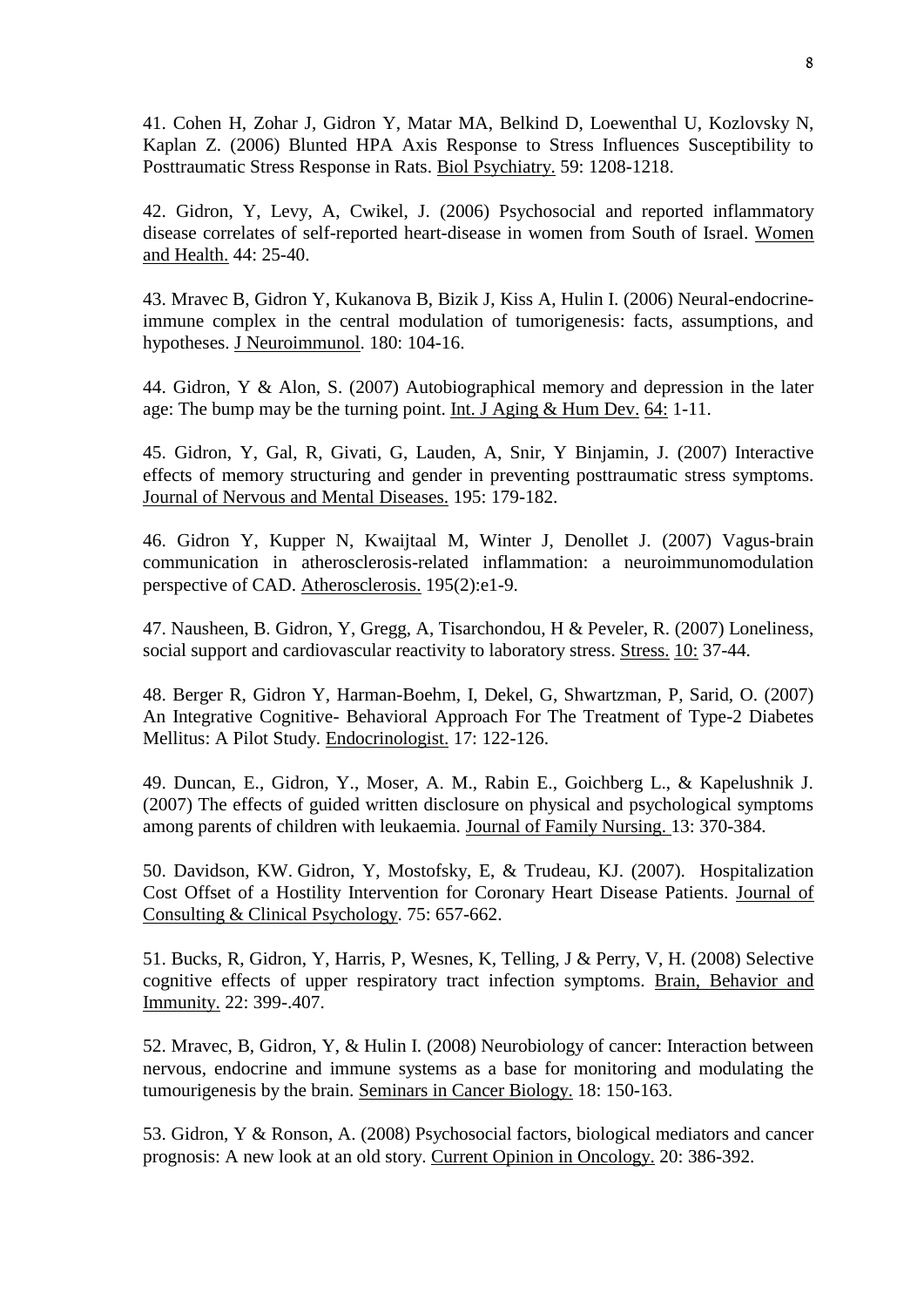54. Arden-Close, E, Moss-Morris, R & Gidron, Y. (2008) Psychosocial correlates of distress in patients with ovarian cancer. Psyclooncology. 17 (11): 1061-72.

55. Pelle, A., Gidron, Y, Balazs, S & Denollet, J. (2008) Psychological predictors of prognosis in heart failure. Journal of Cardiac Failure. 14(4):341-50.

56. Hanstede M, Gidron Y, Nyklícek I. (2008) The effects of a mindfulness intervention on obsessive-compulsive symptoms in a non-clinical student population. Journal of Nervous & Mental Disease. 196 (10):776-9.

57. Duff, K., Mold, J., & Gidron, Y. (2009) Cognitive function predicts survival in the elderly. Manuscript accepted to Journal of Clinical & Experimental Neuropsychology. J Clin Exp Neuropsychol. 31(1): 90-5.

58. Nausheen, B., Moss-Morris, R., Peveler, R. C, & Gidron, Y. (2009) Social support and prognosis in cancer: A systematic review. J Psychosom Res. 67(5):403-15.

59. Smith OR, Denollet J, Schiffer AA, Kupper N, Gidron Y. (2009) Patient-rated changes in fatigue over a 12-month period predict poor outcome in chronic heart failure. European Journal of Heart Failure. 11(4):400-5.

60. Gidron Y, Nyklicek I. (2009) Experimentally testing Taylor's stress, coping and adaptation framework. Anxiety Stress Coping. 22(5):525-35.

61. Rapoport-Hubschman N, Gidron Y, Reicher-Atir R, Sapir O, Fisch B. (2009) "Letting go" coping is associated with successful IVF treatment outcome. Fertility Sterility. 92(4):1384-8.

62. Mravec B, Ondicova K, Valaskova Z, Gidron Y, Hulin I. (2009) Neurobiological principles in the etiopathogenesis of disease: when diseases have a head. Medical Science Monitor. 15(1):RA6-16.

63. Golan H, Kennedy JA, Frenkel A, Parmet Y, Feintuch A, Levi O, Gidron Y. (2009) Brain mapping of patients with lung cancer and controls: inquiry into tumor-to-brain communication. Journal of Nuclear Medicine 50(7):1072-5.

64. Kupper N, Gidron Y, Winter J, Denollet J. (2009) Association between type D personality, depression, and oxidative stress in patients with chronic heart failure. Psychosomatic Medicine. 71(9):973-80.

65. Gidron Y, Hall P, Wesnes KA, Bucks RS. (2010) Does a neuropsychological index of hemispheric lateralization predict onset of upper respiratory tract infectious symptoms? British Journal of Health Psychology, 15(Pt 3):469-77.

66. Cwikel JG, Gidron Y, Quastel M. (2010) Low-dose environmental radiation, DNA damage, and cancer: the possible contribution of psychological factors. Psychology, Health and Medicine. 15(1):1-16.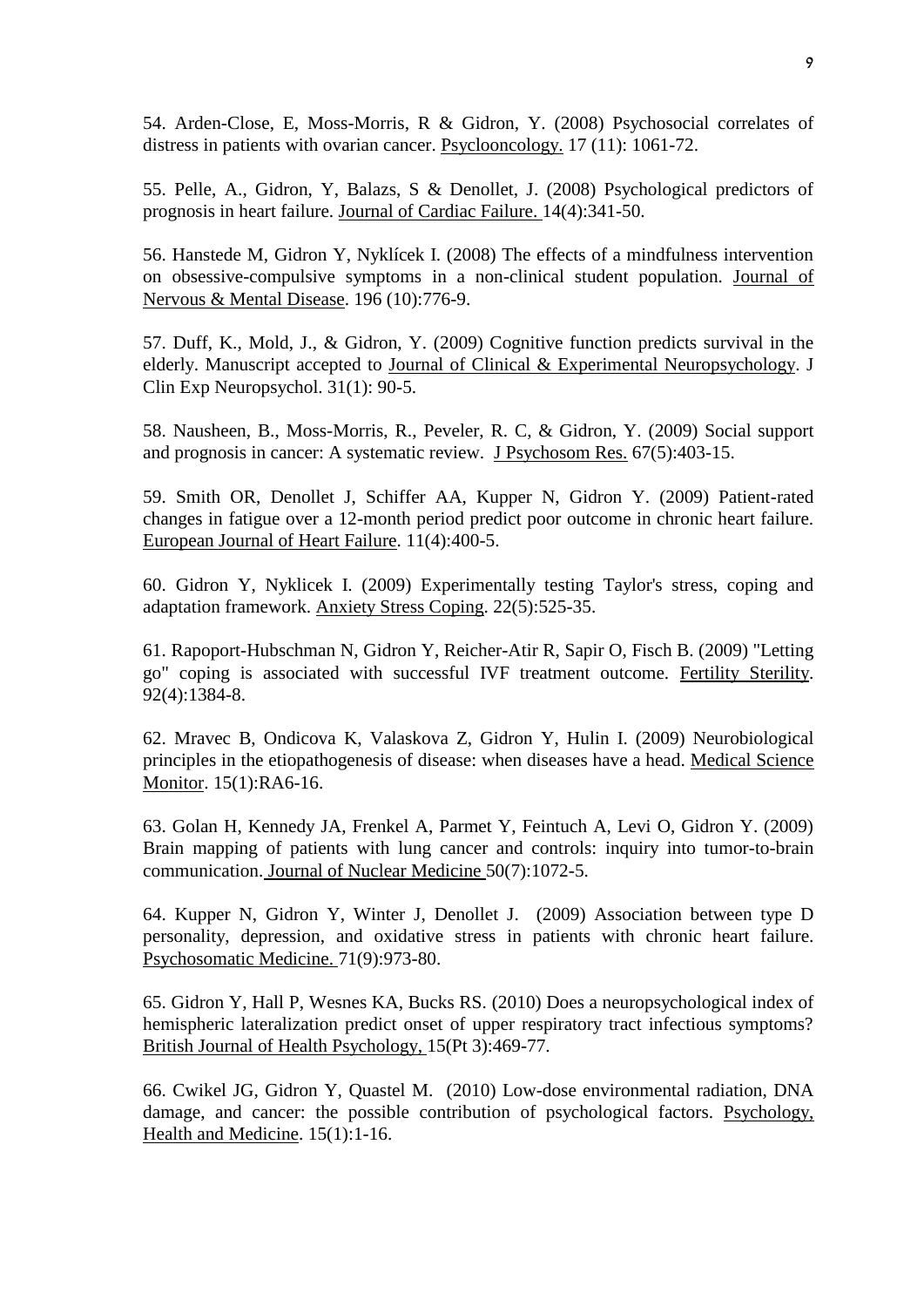67. Gidron Y, Vannucci L. (2010) Playing in three makes it simpler: mapping the cognitive figure-ground framework onto cancer-immunology and immunotherapy (Review). International Journal of Oncology. 36(5):1061-5.

68. Gidron Y, De Zwaan M, Quint K, Ocker M. (2010) Influence of stress and healthbehaviour on miRNA expression. Molecular Medicine Reports. 3(3):455-7. doi: 10.3892/mmr\_00000279.

69. Denollet J, Gidron Y, Vrints CJ, Conraads VM. (2010) Anger, suppressed anger, and risk of adverse events in patients with coronary artery disease. American Journal of Cardiology. 1;105(11):1555-60.

70. Farchi M, Gidron Y. (2010) The effects of "psychological inoculation" versus ventilation on the mental resilience of Israeli citizens under continuous war stress. Journal of Nervous & Mental Disease. 198, 382-4.

71. Nausheen B, Carr NJ, Peveler RC, Moss-Morris R, Verrill C, Robbins E, Nugent KP, Baker AM, Judd M, Gidron Y. (2010) Relationship between loneliness and proangiogenic cytokines in newly diagnosed tumors of colon and rectum. Psychosomatic Medicine. 72(9):912-6.

72. Klis S, Velding K, Gidron Y, Peterson K. (2011) Posttraumatic stress and depressive symptoms among people living with HIV in the Gambia. AIDS Care. 23(4):426-34.

73. Ritchie, T., Sedikides, C., Wildschut, T., Arndt, J., & Gidron, Y. (in press). It's Your Self That Matters: Self-Concept Clarity Mediates the Relation between Stress and Subjective Well-Being. Manuscript accepted to: Self and Identity.

74. Olley, B., Abbas, M., 1 Gidron, Y. (2011) The effects of psychological inoculation on cognitive barriers against condom use in women with HIV: A controlled pilot study. SAHARA Journal. 8: 27-31.

75. Gidron, Y, Fabre, B, Grosman, H, Nolazco, C, Mesch, V, Mazza, O, Berg, G. (2011) Life events, cortisol and levels of prostate specific antigen: A story of synergism. Psychoneuroendocrinology. 36(6):874-80.

76. Gidron Y, Giangreco A, Vanuxem C, Leboucher O. (2011) The relationship between stress, hemispheric preference and decision making among managers. Anxiety, Stress and Coping. 18:1-10.

77. Grynberg D, Gidron Y, Denollet J, Luminet O. (2011) Evidence for a cognitive bias of interpretation toward threat in individuals with a Type D personality. Journal of Behavioral Medicine. May 8 [Epub ahead of print]

78. Sumner RC, Parton A, Nowicky AV, Kishore U, Gidron Y. (2011) Hemispheric lateralisation and immune function: A systematic review of human research. Journal of Neuroimmunology. 240-241:1-12.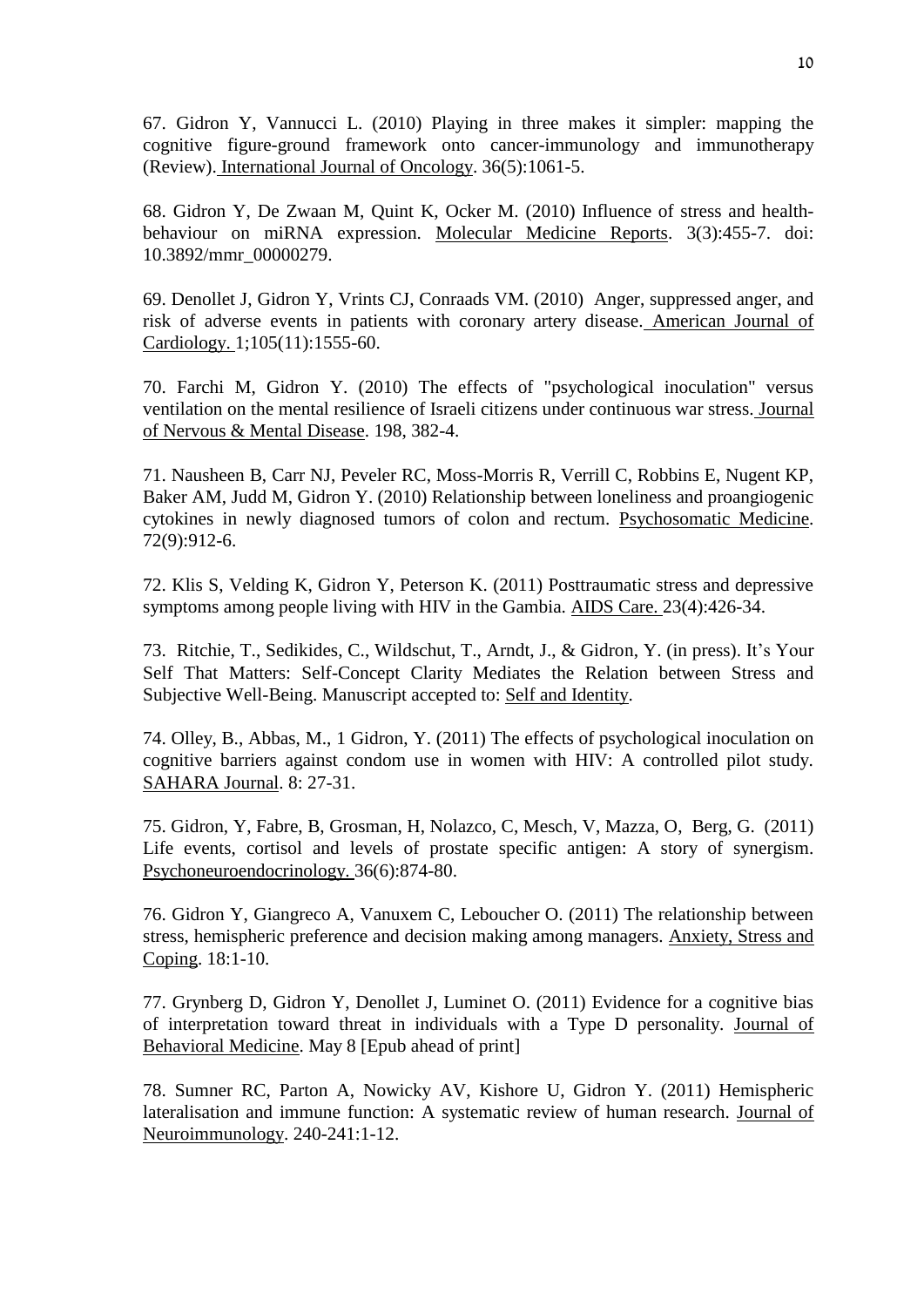79. Mouton C, Ronson A, Razavi D, Delhaye F, Kupper N, Paesmans M, Moreau M, Nogaret JM, Hendlisz A, Gidron Y. (2012) The relationship between heart rate variability and time-course of carcinoembryonic antigen in colorectal cancer. Autonomic Neuroscience: Basic and Clinical., 166, 96-99.

80. Margalho R, Mendonça N, Gidron Y, Pereira M. (2011). Gerstmann's syndrome and HAART adherence: a case report in a patient co-infected with HIV-1/HCV. Prog Neuropsychopharmacol Biol Psychiatry., 35, 308-9.

81. De Couck M, Mravec B, Gidron Y. (2012) You may need the vagus nerve to understand pathophysiology and to treat diseases. Clinical Science 1;122(7):323-8.

82. [Mparmpakas D,](http://www.ncbi.nlm.nih.gov/pubmed?term=%22Mparmpakas%20D%22%5BAuthor%5D) [Zachariades E,](http://www.ncbi.nlm.nih.gov/pubmed?term=%22Zachariades%20E%22%5BAuthor%5D) [Goumenou A,](http://www.ncbi.nlm.nih.gov/pubmed?term=%22Goumenou%20A%22%5BAuthor%5D) [Gidron](http://www.ncbi.nlm.nih.gov/pubmed?term=%22Gidron%20Y%22%5BAuthor%5D) Y, [Karteris](http://www.ncbi.nlm.nih.gov/pubmed?term=%22Karteris%20E%22%5BAuthor%5D) E. (2012). Placental DEPTOR as a stress sensor during pregnancy. Clinical Science, 122, 349-359.

- 83. Klein M, Weksler N, Gidron Y, Heldman E, Gurski E, Smith OR, Gurman GM (2012). Do waking salivary cortisol levels correlate with anesthesiologist's job involvement? J Clin Monit Comput, May 17. [Epub ahead of print]
- 84. Fabre B, Grosman H, Mazza O, Nolazco C, Machulsky NF, Mesch V, Schreier L, Gidron Y, Berg G. (2013). Relationship between cortisol, life events and metabolic syndrome in men. Stress, 16, 16-23.
- 85. De Couck, M, van Brummelen, D, Schallier, D, De Greve, J, Gidron, Y. (2013). The relationship between vagal nerve activity and clinical outcomes in prostate and non-small cell lung cancer patients. Oncology Reports. 30, 2435-2441.
- 86. Reniers, G., & Gidron, Y. (2013). Do cultural dimensions predict prevalence of fatal work injuries in Europe? Safety Sciences, 58, 76-80.
- 87. Ohira , H., Matsunaga, M, Osumi, T, Fukuyama, S, Shinoda, J, Yamada, J, & Gidron Y. (2013). Vagal nerve activity as a moderator of brain-immune relationships. Journal of Neuroimmunology, 260, 28-36.
- 88. De Couck, M & Gidron, Y. (2013). Norms of vagal nerve activity, indexed by Heart Rate Variability, in cancer patients. Cancer Epidemiology, 37, 737-741.
- 89. De Couck M, Nijs J, Gidron Y. (2014). You May Need a Nerve to Treat Pain: The Neurobiological Rationale for Vagal Nerve Activation in Pain Management. Clinical Journal of Pain, 30, 1099-1105.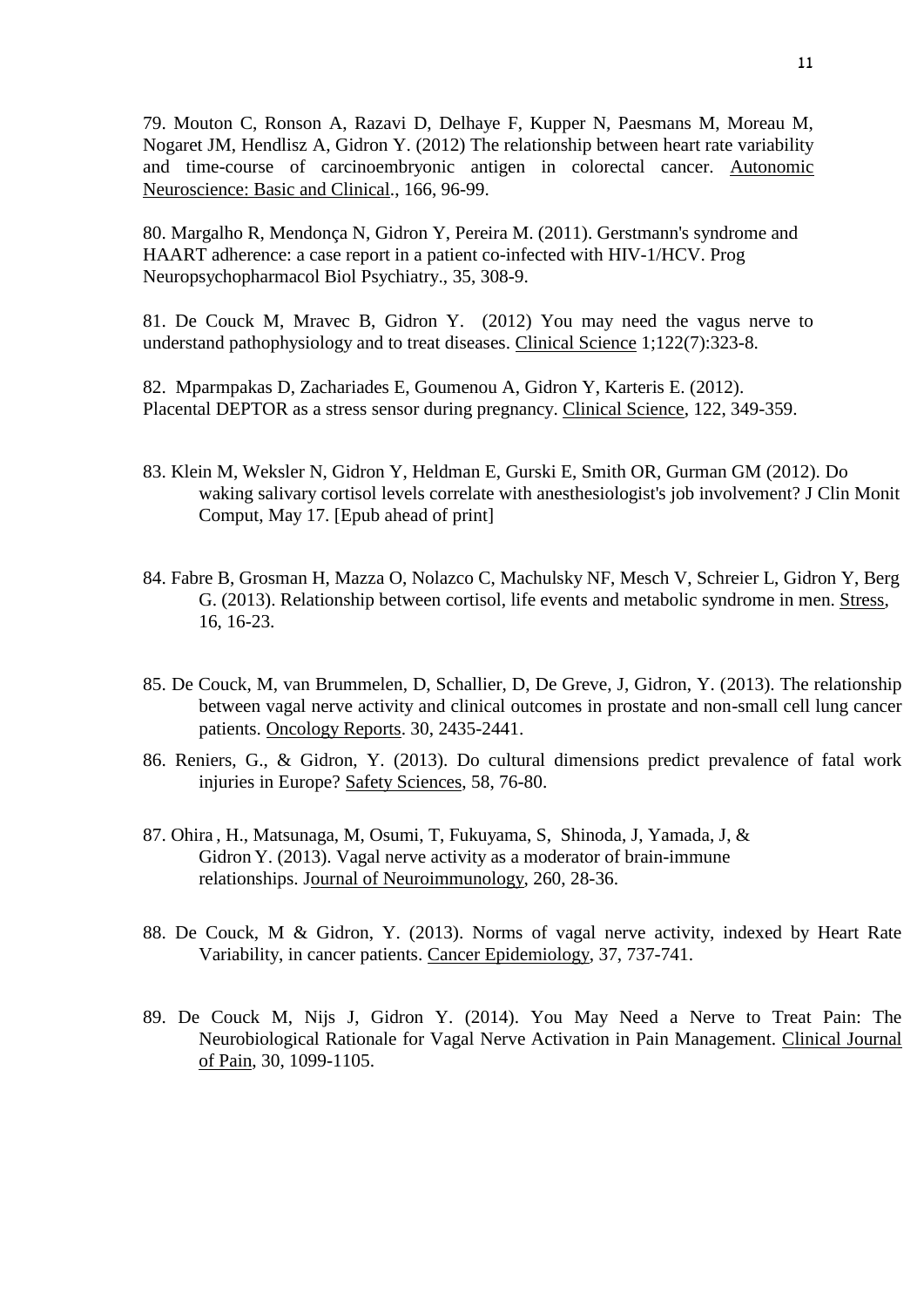- 90. Mparmpakas D, Zachariades E, Sotiriadis G, Goumenou A, Harvey AJ, Gidron Y, Karteris E. (In press). Differential expression of placental glucocorticoid receptors and growth arrest-specific transcript 5 in term and preterm pregnancies: evidence for involvement of maternal stress. Manuscript accepted to: Obstet Gynecol Int.
- 91. Fabre B, Machulsky NF, Grosman H, Gonzalez D, Oneto A, Repetto EM, Mesch V, Nolazco C, Mazza O, Gidron Y, Berg G. (In press). Life events are positively associated with luteinizing hormone in middle age adult men: role of cortisol as a third variable. Manuscript accepted to Stress.
- 92. Fraser L, Burnell M, Salter LC, Fourkala EO, Kalsi J, Ryan A, Gessler S, **Gidron Y**, Steptoe A, Menon U. (2014). Identifying hopelessness in population research: a validation study of two brief measures of hopelessness. BMJ Open. 30;4(5).

93. Herzog D, Killianova T, Pauwels S, Germeys F, Gidron Y. (2014). Hemispheric Lateralization Moderates the Life Events-Distress Relationship. Stress & Health, 32, 47-54.

94. Sumner RC, Nowicky AV, Parton A, Wylock C, Cserjesi R, Fischler B, Lacor P, Gidron Y (2014). Prospective relationship between hemispheric lateralisation and CD4+ T cells in human immunodeficiency virus type 1. Neuroimmunomodulation, 21, 31-36.

- 95. Gidron Y, De Couck M, De Greve J. (2014). If you have an active vagus nerve, cancer stage may no longer be important. J Biol Regul Homeost Agents, 28, 195-201.
- 96. Gidron Y, Gaygısız E, Lajunen T. (2014). Hostility, driving anger, and dangerous driving: The emerging role of hemispheric preference. Accident, Analysis and Prevention, 73C, 236-241.
- 97. Hall, P, Tran, B, Lowe, C, Vincent, C, Mourtzakis, M, Liu-Ambrose, T, Prapavessis, H, and Gidron, Y. (2015). Expression of Executive Control in Situational Context: Effects of Facilitating Versus Restraining Cues on Snack Food Consumption. Health Psychology, , 34, 539-546.
- 98. Gidron, Y, Slor, Z, Toderas, S, Herz, G & Friedman, S. (2015). Effects of psychological inoculation on indirect road hostility and simulated driving. Transportation Research, Part F, 30, 153-162.

99. Mikova L. Horvathova, L, Ondicova K, Tillinger A, Vannucci LE, Bizik J, Gidron Y, Mravec B. (2015). Ambiguous effect of signals transmitted by the vagus nerve on fibrosarcoma incidence and survival of tumor-bearing rats. Neuroscience Letters, 593, 90-94.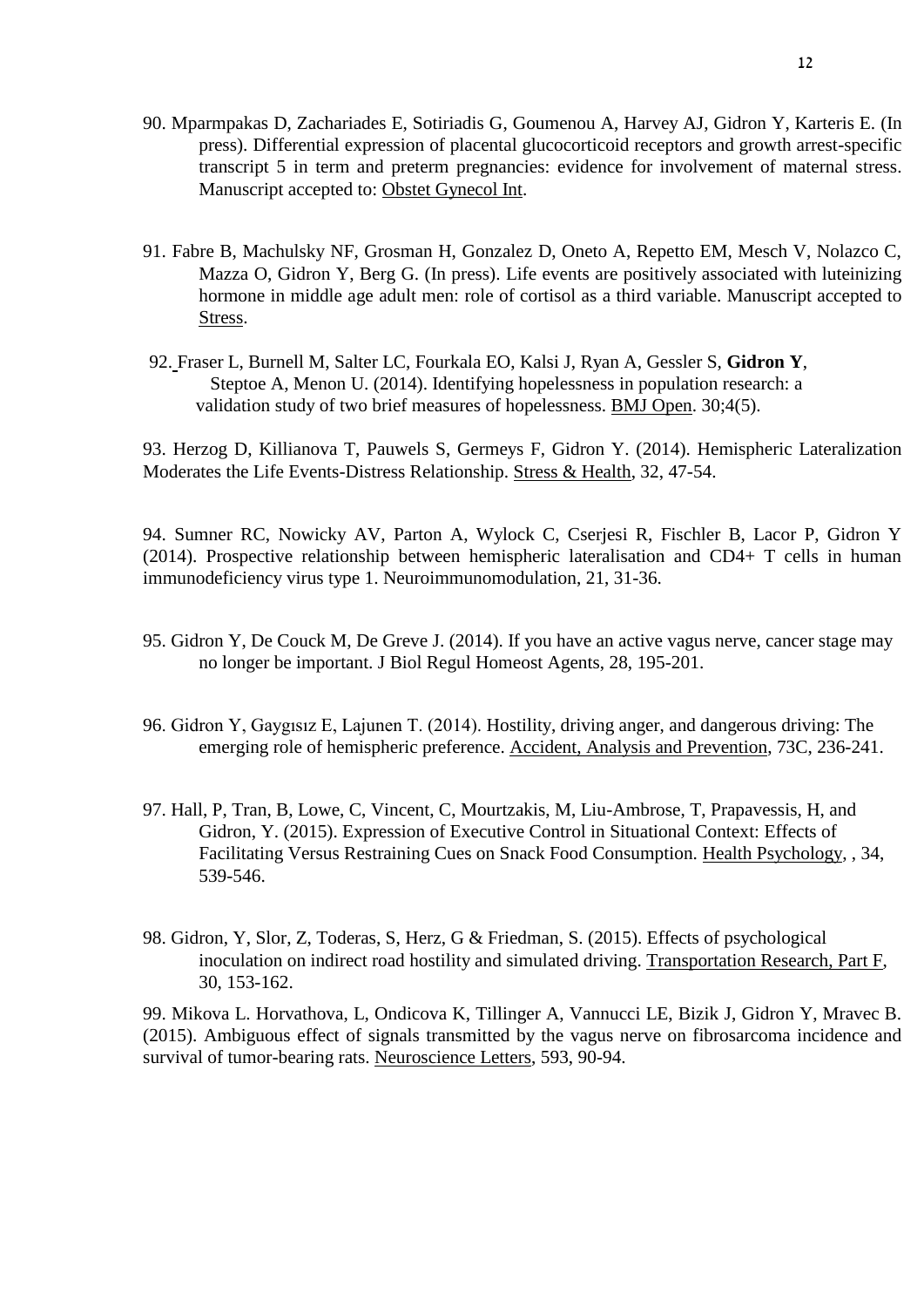100. Fernandez Machulsky, N, Gagliardi, J, Fabre, B, Miksztowicz, V, Lombardo, M, García Escudero, A, Gigena, G, Blanco, F, Gelpi, R, Schreier, L, Gidron, Y, Berg, G (2016). Matrix Metalloproteinases and psychosocial factors in acute coronary syndrome patients. Psychoneuroendocrinology, 63, 102-108.

- 101. De Couck, M. D., Maréchal, R., Moorthamers, S., Laethem, J-L. V. & Gidron, Y. (2016). Vagal nerve activity predicts overall survival in metastatic pancreatic cancer, mediated by inflammation. Cancer Epidemiol. 40, 47-51.
- 102. Mankarious A, Dave F, Pados G, Tsolakidis D, Gidron Y, Pang Y, Thomas P, Hall M, Karteris E (2016). The pro-social neurohormone oxytocin reverses the actions of the stress hormone cortisol in human ovarian carcinoma cells in vitro. Int J Oncol, 48, 1805-14.
- 103. Levy E, Gidron Y, Olley BO. (2017). A new measurement of an indirect measure of condom use and its relationships with barriers. SAHARA J, 14, 24-30.
- 104. Herzog D, Farchi M, Gidron Y. (2017). The Relationship between Exposure to Missiles and PTSD Symptoms as a Function of Hemispheric Preference in Israelis. J. Trauma Dissociation. 20, 1-16.
- 105. De Couck M, Cserjesi R, Caers R, Zijlstra WP, Widjaja D, Wolf N, Luminet O, Ellrich J, Gidron Y. (2017). Effects of short and prolonged transcutaneous vagus nerve stimulation on heart rate variability in healthy subjects. Auton Neurosci., 203, 88-96.
- 106. Dorling, H, Blervacq, J., & Gidron, Y. (2018). Effects of psychological inoculation versus health education on physical activity: Two randomized controlled studies. Journal of Physical Activity and Health.
- 107. Chudasama, DY, Aladag, Z, Felicien, MI, Hall, M, Beeson J, Asadi, N, Gidron, Y, Karteris, E, Anikin, VB. (2018). Prognostic value of the DNA integrity index in patients with malignant lung tumors. Oncotarget, 9, 21281-21288.
- 108. Gidron Y, De Couck M, Schallier D, De Greve J, Van Laethem JL, Maréchal , R. (2018). The Relationship between a New Biomarker of Vagal Neuroimmunomodulation and Survival in Two Fatal Cancers**.** J Immunol Res. 2018, 4874193.
- 109. Arab C, Vanderlei LCM, da Silva Paiva L, Fulghum KL, Fristachi CE, Nazario ACP, Elias S, Gebrim LH, Ferreira Filho C, Gidron Y, Ferreira C**.** (in press). Cardiac autonomic modulation impairments in advanced breast cancer patients**.** Clin Res Cardiol.
- 110. De Couck, M, Caers, R, Speigel, D, & Gidron, Y. (2018). The role of the vagus nerve in cancer prognosis: A systematic and a comprehensive review. Journal of Oncology (online article). ID: 1236787.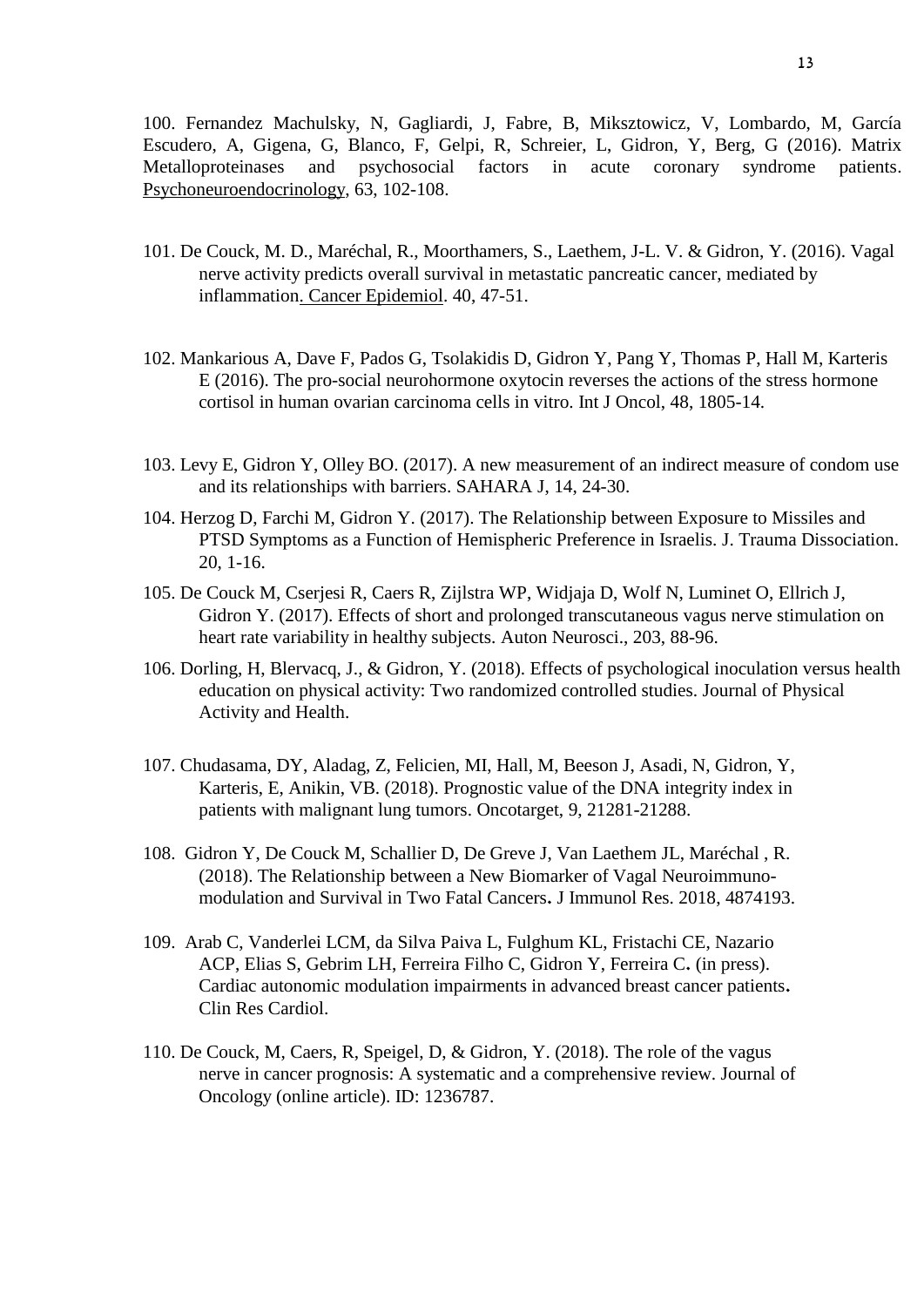111. Gidron, Y, Farchi, M, Eisenman, A, Husien, A , Berends, K & Hubloue, I. (in press).

Effects of a memory structuring plus vagal breathing intervention on acute stress reactions: Three controlled trials. Mental Health and Family Medicine.

- 112. Deschepper, R, Six, S, Gidron, Y, Depoorter, AM, Vandekerckhove, M, Gheysens, N, Van Overmeire, R & Bilsen, J (in press). Association between feeling threatened by a terrorist attack and subjective health: A web survey a week after the attacks of 22 March 2016 in Belgium. European Journal of Psychotraumatology.
- 113. Reimen, E, De Greve, J, De Couck, J & Gidron, Y. (In press). Therapeutic potential of the vagus nerve in cancer. Immunology Letters.
- 114. Lelorain, S., Cortot, A., Christophe, V., Pinçon, C., & Gidron, Y. Physician empathy interacts with breaking bad news in predicting lung cancer and pleural mesothelioma patient survival: timing may be crucial. Journal of Clinical Medicine, 2018, 7(10), 364.
- 115. Gidron, Y, Deschepper, R, De Couck, M, Thayer, JF & Velkeniers, B. The Vagus Nerve Can Predict and Possibly Modulate Non-Communicable Chronic Diseases: Introducing a Neuroimmunological Paradigm to Public Health. Journal of Clinical Medicine, 2018, 7, 371.

#### **Chapters in collective volumes**

1. Gidron, Y. (1998). Adherence in hypertension and CHD: Challenges, correlates and enhancement. In L. Myers and K. Midence (Eds.), Adherence to Treatment, (pp. 473- 496), Hardwood Academic Press.

2. Goodman, J. E., Gidron, Y., & McGrath, P. J. (1993). Pain proneness in children: Toward a new conceptual framework. In R. C. Grzesiak and D. S. Ciccone (Eds.), Psychological Vulnerability to Chronic Pain (pp. 90-115), New-York: Springer Publishing Company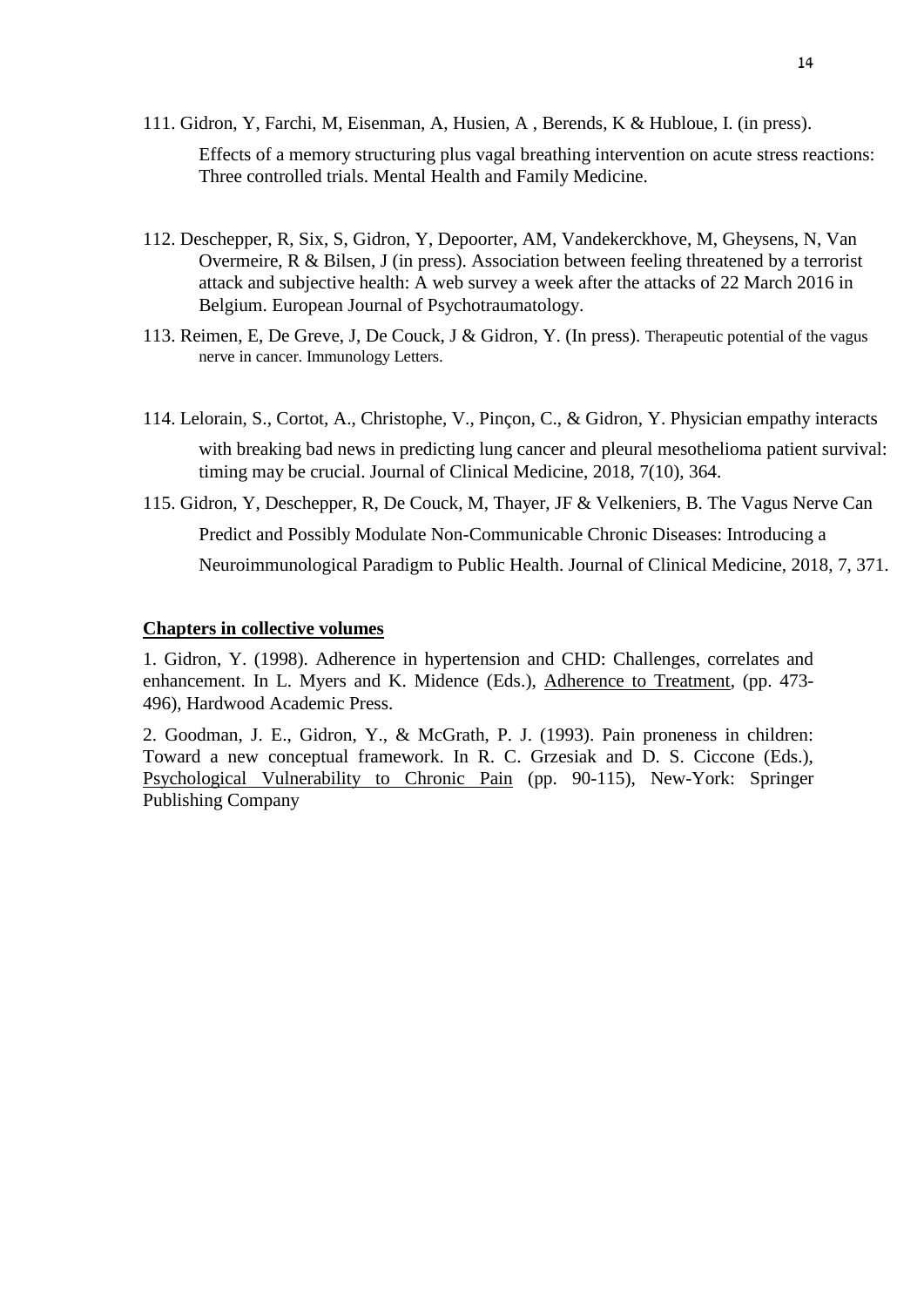## **Lectures and Presentations at Meetings (Posters & oral presentations)**

**1.** Gidron, Y., McGrath, P. J., & Goodday, R. (1992). The physical and psychosocial predictors of adolescents' recovery from oral surgery. Presented at: International Conference of the Pain Clinic, Jerusalem, Israel.

**2.** Gidron, Y., McGrath, P. J., Goodday, R., Bourget, L., & Multari, J. (1992). Surgeons' scale for assessing extent of minor oral surgery. Construction and preliminary validation. Presented at: International Conference of the Pain Clinic, Jerusalem, Israel.

**3.** Gidron, Y., & Davidson, K. (1994). The effects of a brief intervention for modifying CHD-predictive hostility components. Presented at: Society of Behavioral Medicine, Boston, US.

**4.** Gidron, Y., McGrath, P. J., & Goodday, R. (1995). The physical and psychosocial predictors of adolescents' physical and functional recovery from oral surgery. Presented at: Society of Behavioral Medicine, Boston, US.

**5.** Davidson, K., Gidron, Y., & Chaplin, W. (1995). Statistical versus clinical significance of medical, psychological and rehabilitation treatments for post-MI patients. Presented at: British Psychological Society, Special Group in Health-Psychology, Bristol, UK.

**6.** Gidron, Y., Davidson, K., & Bata, I. (1996). The effects of a hostility-reduction intervention on male CHD patients. Presented at: International Society of Behavioral Medicine, Washington DC, US.

**7.** Gidron, Y., Stewart, S, Ben-Zur, H., & Breznitz, S. (1996). Situational and individualdifference correlates of annoyance-extent and variability in daily provocations. Presented at: European Conference in Health-Psychology, Dublin, Ireland.

**8.** Gidron, Y., Syna Desevilya, H., & Gal, R. (1997). The psychological and behavioral correlates of driving-behavior among Israeli samples. Presented at: European Conference of Psychology, Dublin, Ireland.

**9.** Duncan, E., Gidron, Y., Biderman, A., & Shwatzman, P. (1998). Rationale and development of a guided written disclosure paradigm. Presented at: British Psychological Society, Special Group in Health-Psychology, Bangor UK.

**10.** Gidron, Y. Does hopelessness have an etiologic role in cancer? Selective metaanalysis, experimental evidence, models and amelioration. (1998). Presented at: British Psychological Society, Special Group in Health-Psychology, Bangor UK.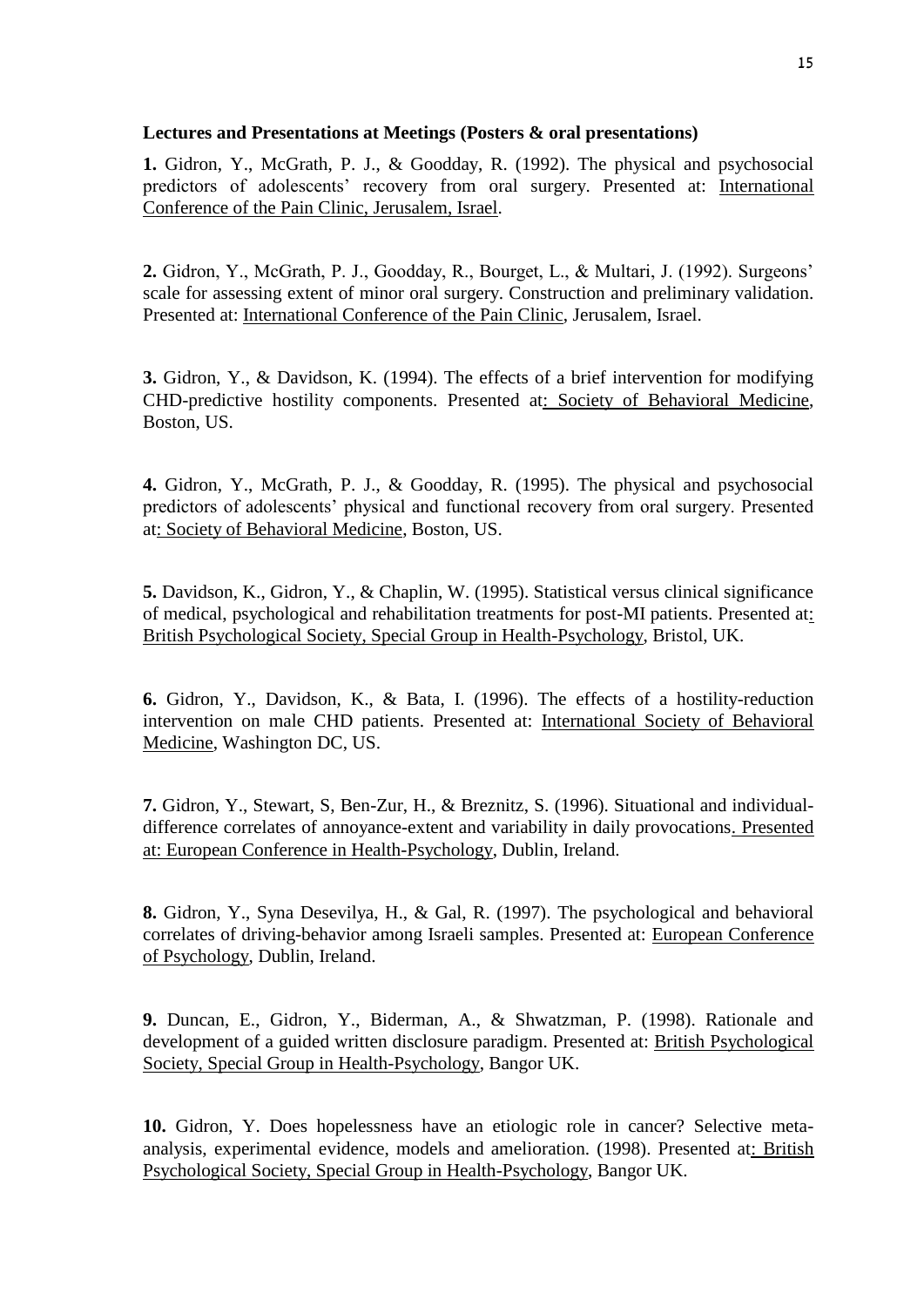**11.** Gidron, Y., Gal, R., & Zahavi, S. (1998). Bus commuters' coping strategies and anxiety from terror: An example of the Israeli experience. ). Presented at: British Psychological Society, Special Group in Health-Psychology, Bangor UK.

**12.** Gidron, Y. Does hopelessness have an etiologic role in cancer? Selective metaanalysis, experimental evidence, models and amelioration. (1998). Presented at: European Conference in Health Psychology, Vienna.

**13.** Gidron, Y., & Davidson, K. (1999). Development and Cross-Cultural Validation of a Brief Comprehensive Scale for Assessing Hostility for Physicians. Poster presented at the: British Psychological Society, Division of Health-Psychology, Leeds, September, UK.

**14.** Gidron, Y., Magen, R., & Ariad, S. (1999). Breast-cancer patients' recall of doctors' diagnosis informing-style as a correlate of post-traumatic stress and hopelessness levels. Paper presented at the : British Psychological Society, Division of Health- Psychology, Leeds, September, UK.

**15.** Gidron, Y., Duncan, E., Biderman, A., Tandeter, H., & Shwatzman, P. (1999). Effects of Guided Written-Disclosure of Stressful Experiences on Clinic-Visits and Somatization in Frequent Clinic-Visitors. Poster presented at: British Psychological Society, Division of Health-Psychology, Leeds, September, UK.

**16.** Gidron, Y., Alsana, F., Levi, J., Morad, M., Schwartzman, P. (1999). Can we teach injury-prevention to children with congenital insensitivity to pain? Development of a new program for a challenging population. Poster presented at: International Society for The Study of Pain, August, Vienna, Austria.

**17.** Gidron, Y., Gilutz, H., Berger, R. A ., & Huleihel, M. (2000). A psychoneuroimmunological perspective on the acute coronary syndrome: A corroborative evidenced-based model. Paper presented at The European Conference of Health Psychology, August, Leiden, The Netherlands.

**18.** Gidron, Y., Gal, R., Twiser, I., Freedman, S., Lauden, A., Snir, Y., & Benjamin, J. A. (2000). Translating findings from cognitive neuroscience into efforts at preventing PTSD: Rational and example from a randomized-controlled pilot-study. Poster presented at The Conference of the European Health Psychology Society, Leiden, August, The Netherlands.

**19.** Gidron, Y., Gilutz, H., Berger, R. A ., & Huleihel, M. (2001). A psychoneuroimmunological perspective on the acute coronary syndrome: A corroborative evidenced-based model. Paper presented at The European Atherosclerosis Society Workshop on the immune system in atherosclerosis , Geneva, March, Switzerland.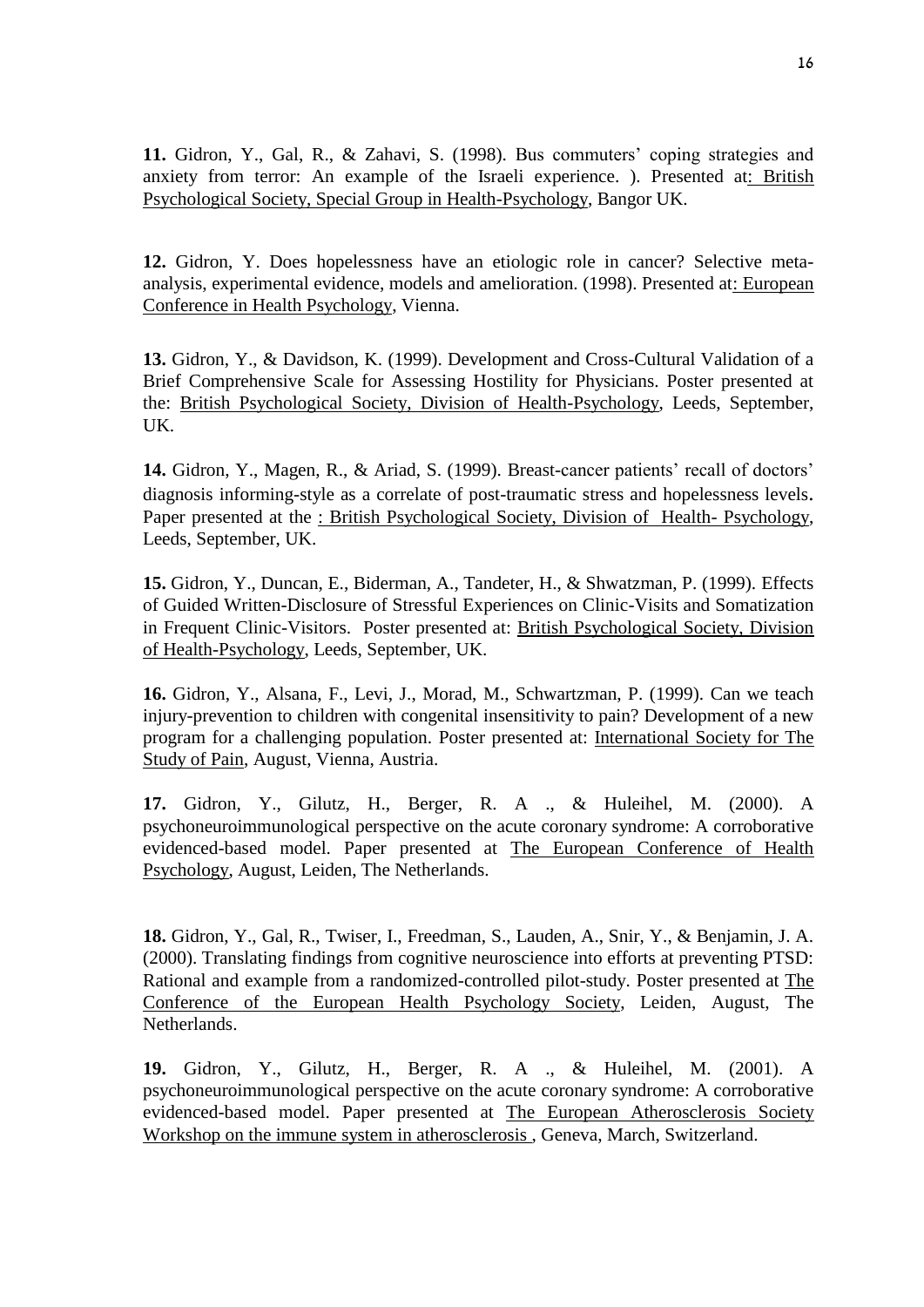**20.** Gidron, Y., Armon, T, Gilutz, H & Huleihel, M. (2001). Psychological factors correlate meaningfully with monocyte-percentages among patients after an acute coronary syndrome. Poster presented at the Conference of the Psychoneuro-immunological Research Society, May, Utrecht, The Netherlands.

**21.** Gidron, Y., Armon, T., & Gilutz, H. (2001). The psychological and serological predictors of depression among patients with acute coronary syndrome. Paper presented at the International Congress of Psychosomatic Medicine, August, Gotheburg, Sweden.

**22.** Gidron, Y., Armon, T, Gilutz, H, Schwartz, M & Huleihel, M. (2002). Psychological and immune factors in acute coronary syndrome: Toward a psychoneuroimmunological model. Paper presented at the 60<sup>th</sup> Congress of Psychosomatic Medicine, March, Barcelona, Spain.

**23.** Hasid, A, Gidron, A, Yisrael, H & Biderman, A. (2002). Psychological factors predict the flu and mortality in vaccinated elderly residents. Paper presented at the Conference of the International Society of Behavioral Medicine, August, Helsinki, Finland.

**24.** Gidron, Y, Volfer, A & T, Ronen. (2003). Old-age wisdome (gerotranscendence) as a predictor of health clinic visits in elderly people. Poster presented at the conference of the British Society of Health Psychology, September, Stafford, UK.

**25.** Gidron, Y, Duncan, E, Moser, A, Rabin, E, Goichberg, L & Kapiluchnik, J. (2003). The effects of a guided written disclosure on distress of parents of children with cancer. Poster presented at the conference of the British Society of Health Psychology, September, Stafford, UK.

**26.** Gidron, Y, Armon, T & Gilutz, H. (2003). Patients' causal attributions predict depression and long-term prognosis following acute coronary syndromes. Poster presented at the Conference of the European Health Psychology Society, Sept., Kos, Greece.

**27.** Gidron, Y. Khalid, S & Slor, Z. (2004). Oh my goodness it does not fit: Testing the goodness of fit hypothesis. Poster presented at the British Psychological Society Health Psychology division, Sept., Edinburgh, UK.

**28.** Gidron, Y & Perry, H. (2004). The role of the vagus in tumour to brain communication and implications for cancer. Paper presented at the British Psychological Society Psychobiology section, Sept. Lake District, UK.

**29.** Knopf, J & Gidron, Y. (2004). The relationship between infant feeding and calming practices with adolescents' hostility and smoking. Paper presented at the International Conference of Behavioral Medicine, Aug. Mainz, Germany.

**30.** Duncan, E & Gidron, Y. (2005) More than one way to disclose. Paper to be presented at the Synergy workshop, European Health Psychology Society conference, August, Ireland.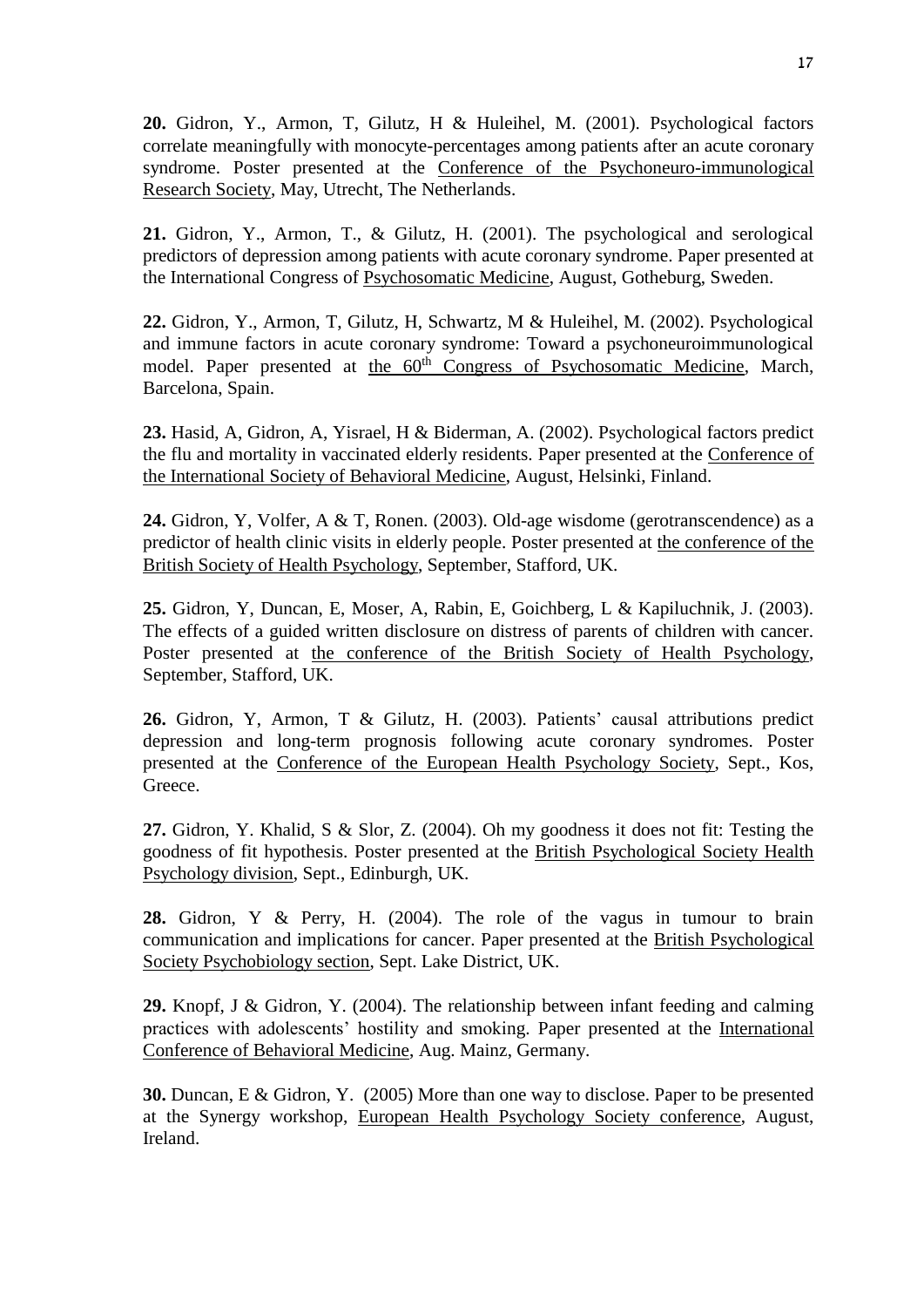**31.** Arden-Close, E, Duncan, E & Gidron, Y. (2005). The effects of guided written dicslosure on sense of coherence. Poster to be presented at the European Health Psychology Society conference, August, Ireland.

**32.** Gidron, Y, Perry, H & Glennie, M. (2005). The role of the vagus nerve in tumour to brain communication and modulation. Invited paper presented at the World Congress of Advances in Oncology, September, Crete, Greece.

**33.** Gidron, Y, Tissarchondou, H, Sippit, J & Warner, J. (2006). The effect of laboratory and job stress on DNA. integrity. Paper presented at the 27<sup>th</sup> International conference on Stress Test and Anxisty Research, Crete, July, Greece.

**34.** Gidron, Y & Vannucci, L. (2006). The interplay between cancer and immunity: A Figure-ground problem? Paper presented at the World Congress of Advances in Oncology, September, Crete, Greece.

**35.** Gidron, Y & Vannucci, L. (2006). The interplay between cancer and immunity: A Figure-ground problem? Poster presented at the World Congress of Psychooncology, September, Venice, Italy.

**36.** Gidron, Y., Smith, O. R.F., Pedersen, S.S, Kwijtaal, M, Winter, J, Denollet, J. (2007). Does vital exhaustion predict pro and anti-inflammatory cytokines in CHF patients: A prospective study. **Citation poster** presented at the American Psychosomatic Society, March, Budapest, Hungary.

**37.** Gidron, Y., Bucks, R, Harris, P, Wesnes, K, Telling, J & Perry, V, H. (2007). The effects of upper respiratory tract infection symptoms on cognitive and emotional processing factors: Matched case-control study. Poster presented at the Psychoneuroimmunology Research Society meeting, May, Archachon, France.

**38.** Gidron, Y & Duncan, E. (2007). The cognitive neuroscience rationale of the guided disclosure protocol. Paper presented at a symposium at the (non) Expression of emotion conference, October, Tilburg, The Netherlands.

**39.** Duncan, E & Gidron, Y. (2007). The guided disclosure protocol: Empirical evidence. Paper presented at a symposium at the (non)Expression of emotion conference, October, Tilburg, The Netherlands.

**40.** Arden-Close, E, Moss-Morris, R, Gidron, Y. (2007). The effects of a guided disclosure protocol on well-being of ovarian cancer patients and their partners. Paper presented at a symposium at the (non)Expression of emotion conference, October, Tilburg, The Netherlands.

**41.** Gidron, Y, Arden-Close, E, Bayne, L., & Moss-Morris, R. (2008). The relationship between partners' illness-related communication and CA-125 in patients with ovarian cancer. Paper presented at the International Congress of Psychosomatic Medicine, August, Zaragoza, Spain.

**42.** Gidron, Y., Hall, P, Wesnes, K & Bucks, RS. (2009). Does a neuropsychological index of hemispheric lateralization predict onset of upper-respiratory tract infectious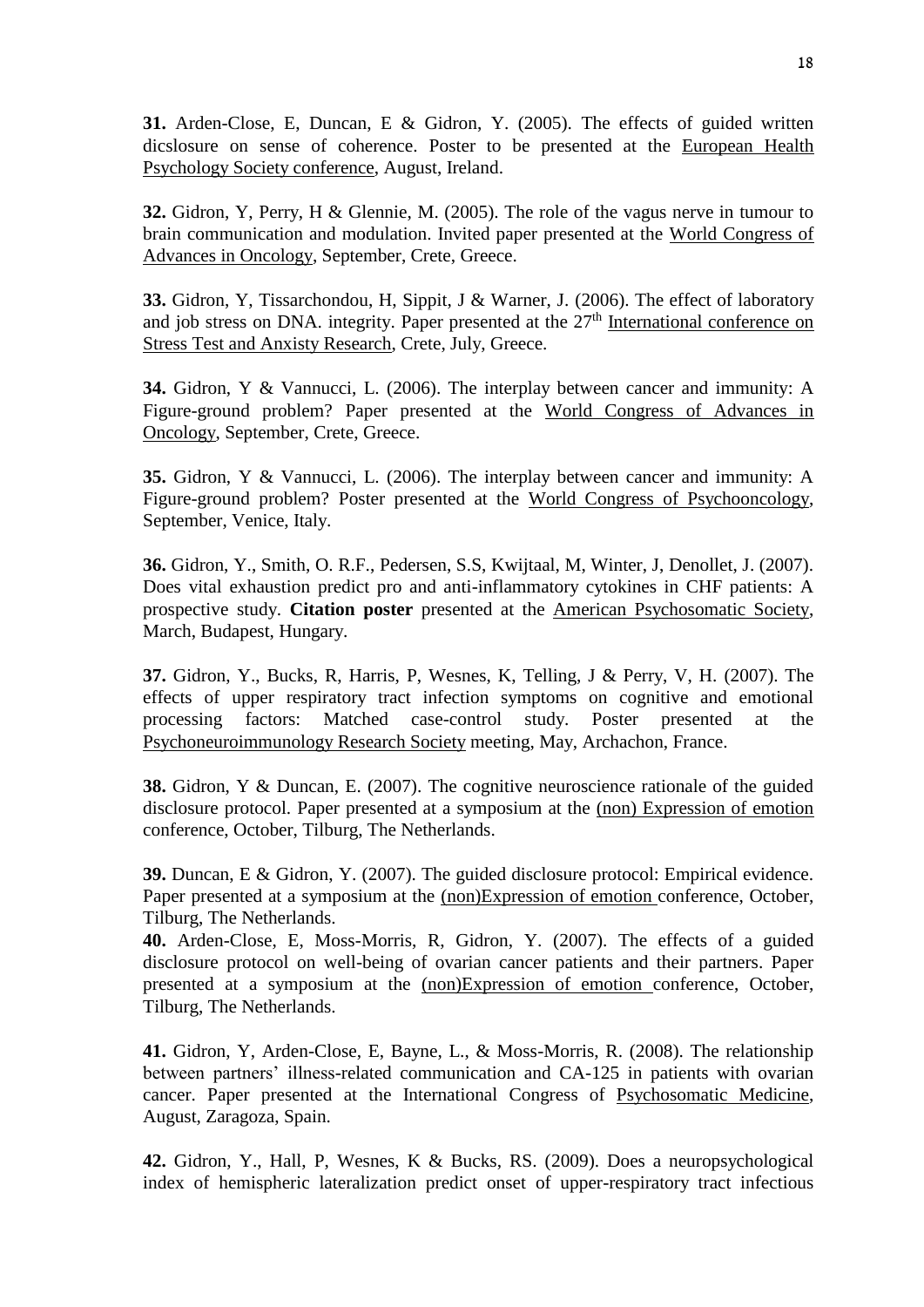symptoms? Paper to be presented at the European Health Psychology Society conference, September, Pisa, Italy.

**43.** Gidron, Y, Abbas, M, Dorling, H & Ollie, B. (2009). The effects of 'psychological immunization' on health outcomes. Poster presented at the European Health Psychology Society conference, September, Pisa, Italy.

**44.** Gidron,Y, Farchi, M & Vannucci, L. (2010). The effects of psychological inoculation on anxiety and expectations of Israelis concerning the H1N1 virus. Poster presented at the STRESS conference, Leiden, August, The Netherlands.

**45.** Gidron, Y, Germey, F & Shani, Y. (2010). The effects of stress and hemispheric lateralization on job decision making. Poster presented at the STRESS conference, Leiden, August, The Netherlands.

**46.** Gidron, Y, Mparmpakas, D & Karteri, E. (2010). [Mothers' attitudes towards](http://www.stress2010.com/abstract/166.asp)  [pregnancy, glucocorticoid receptor polymorphism and newborn's weight.](http://www.stress2010.com/abstract/166.asp) Paper presented at the STRESS conference, Leiden, August, The Netherlands.

**47.** Mouton, C., Ronson, A., Razavi, D., Kupper., H, Nougaret, J.M., Hendliez, A., Paesmans, M, Delhay, F., & Gidron, Y. (2010). The relationship between heart rate variability and prognosis in two cancers. Paper presented at the World Congress of Advances in Oncology, September, Loutraki, Greece.

**48.** Gidron, Y, De Couck, M, Mouton, C, Ronson, A, Hendliez, A, Kuper, N, De Grève, J (2011). The neuromodulatory role of the vagus nerve in cancer. Paper presented at the Third Annual Meeting of the Israeli Society for Cancer Research. May, Jerusalem, Israel.

**49.** Gidron, Y & De Couck, M. (2011). The neuromodulatory role of the vagus nerve in chronic diseases. Plenary lecture given at the International congress of psychoneuroendocrinoimmunology, October, Orvieto, Italy.

50. De Couck, M & Gidron, Y. (2012). The role of the vagus nerve in cancer. Paper presented at a symposium on neuromodulation of health and disease, at the 12<sup>th</sup> International Congress of Behavioral Medicine, August-September, Budapest, Hungary.

51. Killianova, T & Gidron, Y. (2012). The measurement and role of hemispheric lateralization in infectious disease. Paper presented at a symposium on neuromodulation of health and disease, at the  $12<sup>th</sup>$  International Congress of Behavioral Medicine, August-September, Budapest, Hungary.

52. Gidron, Y & De Couck, M. (2013). The role of the vagus nerve in cancer prognosis. Poster presented at the EACR-IACR Joint Conference: The Tumor Microenvironment. September, Dublin, Ireland.

53. Farchi, M & Gidron, Y. (2013). Early Interventions base EBP for reducing the ASR and preventing PTSD. Paper presented at the XIII Congress of the European Society for Traumatic Stress Studies, June, Bologna, Italy.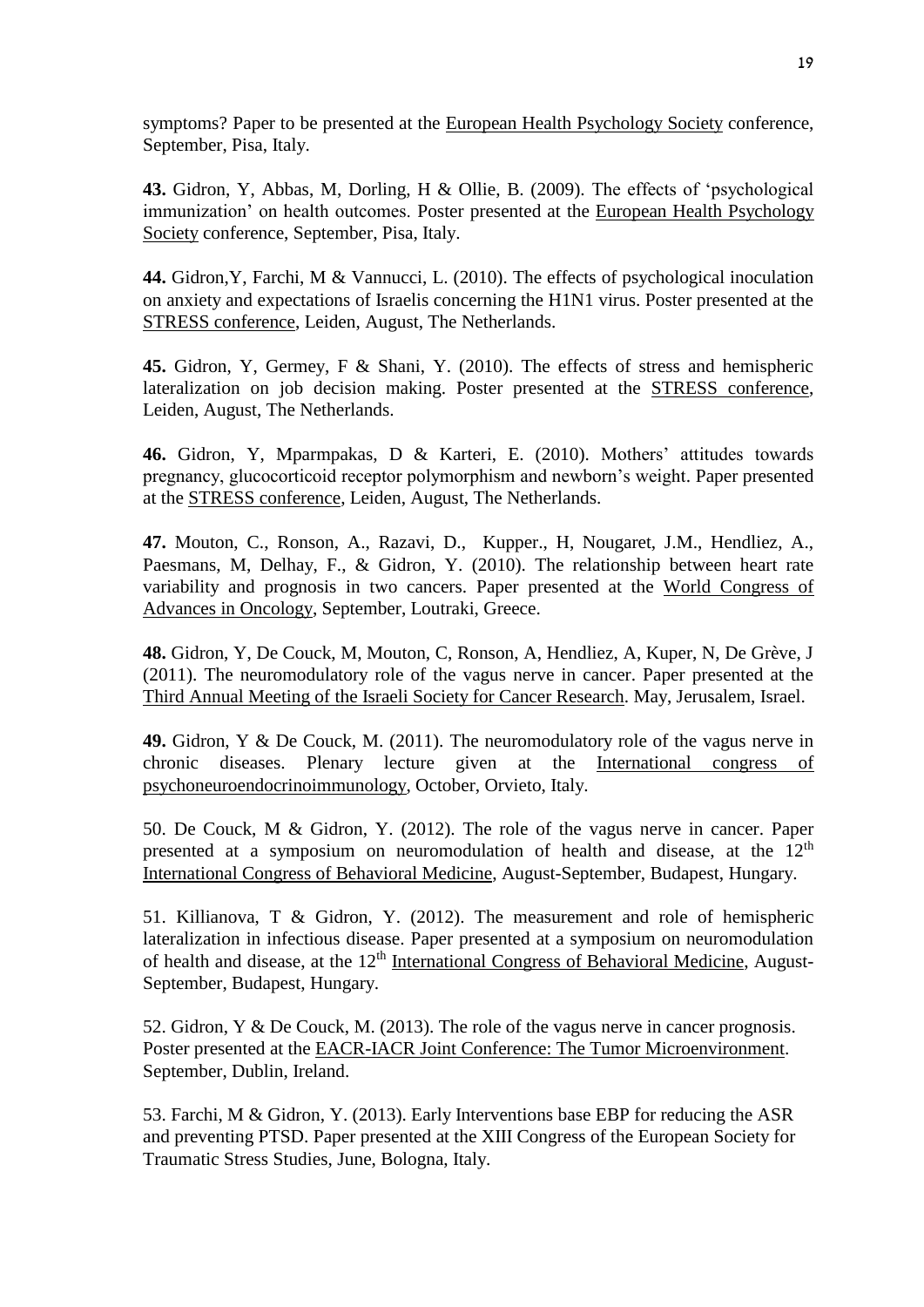55. Gidron, Y, Fourrier, A, Vollot, C, Giangreco, A, Huyghens, L, Hubloue, Y, Siegrist, A. (2014). The relationship between implicit and explicit measures of "effort reward imbalance and health workers' job performance. Paper presented at the 1<sup>st</sup> Well-Med conference, May, Alexandropolis, Greece.

56. Levy, O, Olley, B and Gidron, Y. (2015). Development of the indirect condom use test: the I-CUTE. Paper presented at The 7th SA AIDS Conference 2015, Durban, South Africa.

57. Levy, O, Olley, B and Gidron, Y. (2015). Effects of "psychological inoculation" on condom-use in African samples: Past and on-going studies. Paper presented at The 7th SA AIDS Conference 2015, Durban, South Africa.

56. Gidron, Y. (2016). The effects of psychological inoculation in health promotion. Paper presented at the Professional Association of Israeli Health Education and Health Promotion, January, Tel-Aviv, Israel.

- 57. Gidron, Y. and Farchi, M. (2016). Effects of a neuroscientifically-based intervention on acute stress and PTSD: report of four studies. Paper presented at the Conference of the European Public Health Society, November, Vienna, Austria.
- 57. Gidron, Y. An index of vagal neuroimmunomodulation predicts longer survival in two fatal cancers. Paper presented at the  $75<sup>th</sup>$  annual meeting of the American Psychosomatic Society, March, Sevilla, Spain.
- 58. Gidron, Y, De Leewe, I, De Couck, M, Blase, K, Vanacker, L. (2017). The effects of heart rate variability biofeedback on levels of the tumor marker CEA in metastatic colon cancer: A pilot controlled study. Poster presented at the 75<sup>th</sup> annual meeting of the American Psychosomatic Society, March, Sevilla, Spain.
- 59. Gidron, Y & De Couck, M. (2017). Vagal nerve activity and cancer prognosis: Pilot results of HRV‐biofeedback and tumor marker levels. Paper presented at the Annual Psychooncology Conference, August, Berlin, Germany.
- 60. Gidron, Y, Vandekerckhove, M, Bosmans, J, Bilsen, J., & Deschepper, R. (2017). The relationship between perceived trauma, coping and health outcomes after the Brussels bombing. Paper presented at the Conference of the European Public Health Society, November, Stockholm, Sweden.
- 61. Gidron, Y. (2018). Introducing a neuroimmunological paradigm to public health: The vagus nerve can predict and may prevent chronic diseases. Paper presented at the International Health Conference, June, Oxford, The United Kingdom.

## **Special invited talks**:

Gidron, Y. (2013). The role of the vagus nerve in cancer prognosis. Invited speaker at the International Champolimaud Centre for Neuroscience & Cancer, April 2, Lisbon, Portugal.